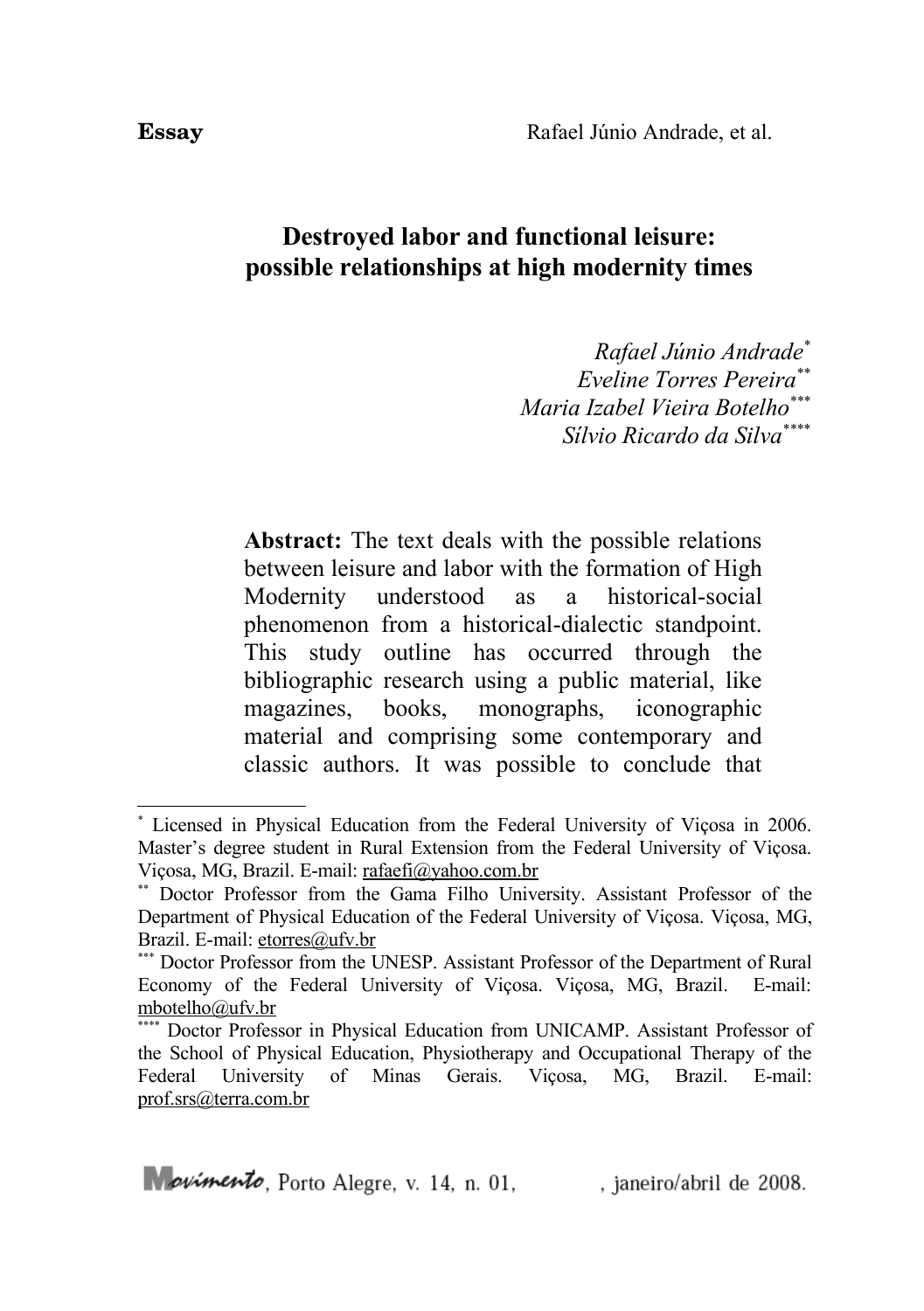leisure underwent an instrumentalization process in the Modernity development, and presents now the role of revitalization and construction of a discipline necessary to work flexibility and heterogeneity exerted by the work force, which characterize the contemporary societies. **Key-words:** Leisure activities. Labor. Postmodernism.

## **1 About labor and the productive sphere in the contemporary world**

Historically, in the leisure studies, the labor category represented the main point for analyses. From the late 90's and early 2000, new problems arose in the intellectual and existential scene and, this category brought along other categories also important (like culture) that widened and deepened the studies in the area.

However, labor represents today an even more complex category before the new production processes and its relations with society, what implies and justifies making it problematic so that we can comprehend some aspects of contemporary leisure. That is the purpose of this study, which does not ignore nor undervalue the other possibilities of leisure approach possibilities, especially, its relation with culture, but intends to focus on its relation to labor as a product and subject of the social reproduction and production system's contemporary culture.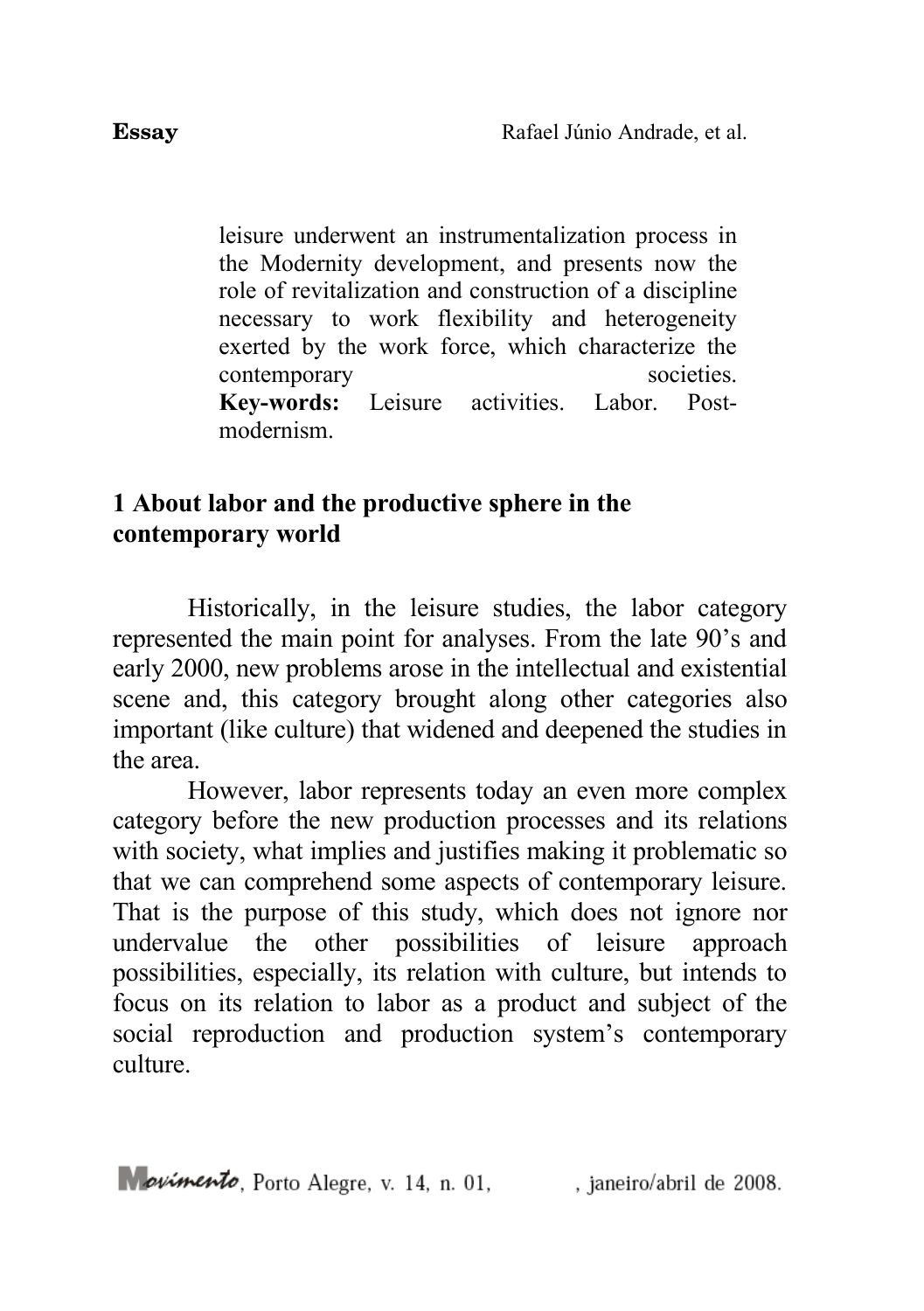Man is a social being. This is a quite obvious assertion. Term "social being" refers to the fact that man is an animal that establishes intentional and rational relations with other men that live in society. A being that acknowledges himself as historical and organizes himself through certain form relations so as to be able to transform the world and nature on his behalf. Labor is a process between nature and man, in which he performs, regulates and controls his interchange with nature through his own actions. (MARX, 1982).

All the animals and even vegetables perform labor. Labor, however, within its exact social sense, only exists for men and that's due to the fact that man is the only being able to develop his work or his construction in his mind before transforming it into something real. Men produce themselves through labor and, by means of it, interact with nature and with other men. He is, therefore, intentional and rational for certain purposes, that means, proposited. (MARX, 1982).

Labor represents the world transformation, consisting in one of the conditions that man has to build and change the natural world. Everyday, man changes the exterior world and himself through labor. Jointly with language, it is possible to affirm that labor is one of the most significant spheres when it comes to know what human being is. Although exactly ontological aspects related to labor are essential to the comprehension of human labor, this article aims, even though in a germinal manner, at emphasizing labor within the modern society's context.

Therefore, two initial questions must be elucidated. One is about understanding industrialism and the other, capitalism,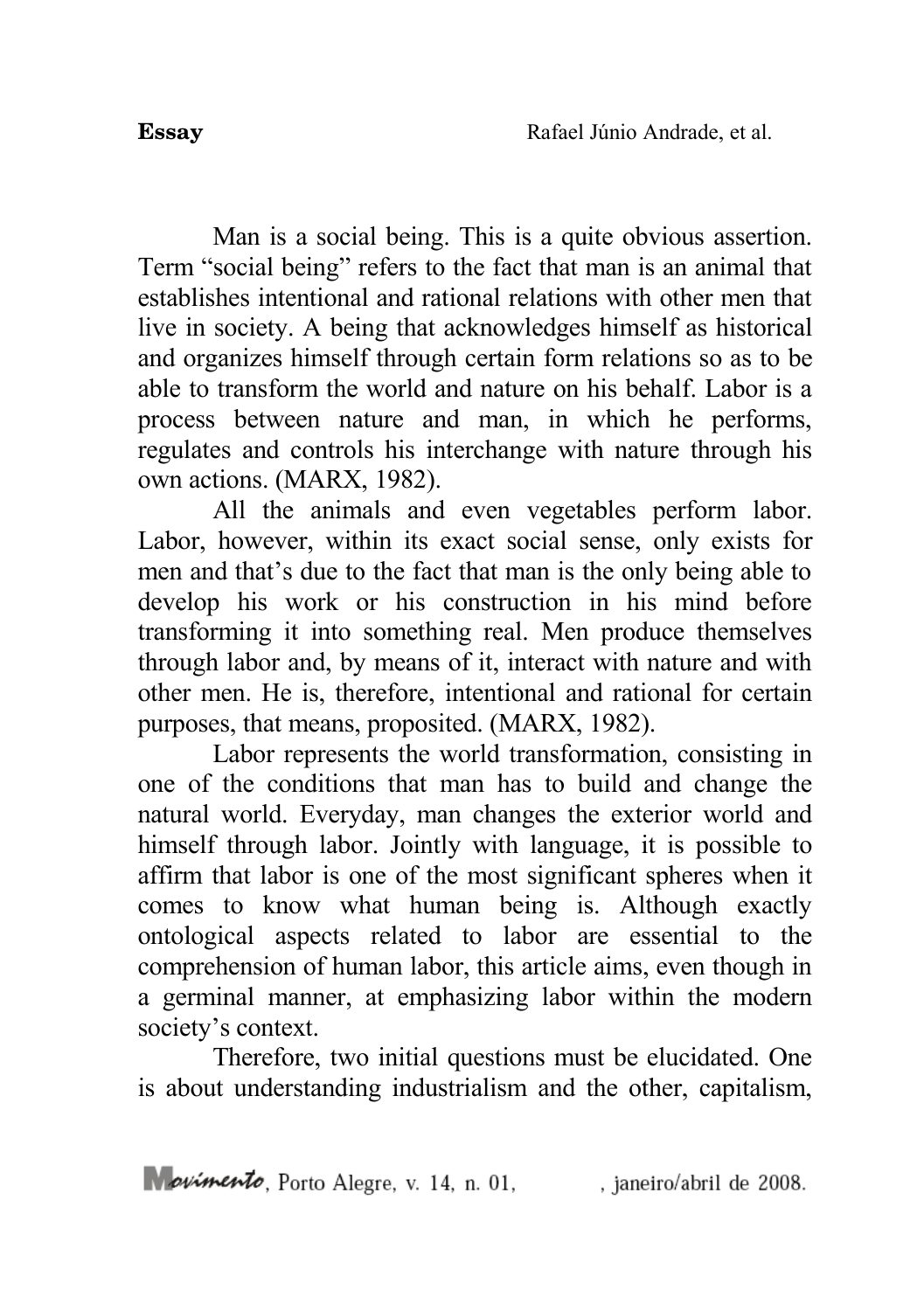because labor is processed within those two institutional aspects<sup>[1](#page-3-0)</sup>. At this point, the sociologist Anthony Guiddens' contributions are important and, although he is inserted in a sociology trend, known as configurational sociology, it presents a substantial contribution when acquiring Marxist and *Durkheimian* categories, like capitalism and industrialism that are treated as constitutive aspects of modernity. These two

<span id="page-3-0"></span><sup>&</sup>lt;sup>1</sup> The analysis presented herein is based mainly on the ideas of Anthony Guiddens in his work "Conseqüências da Modernidade" ["Consequences of Modernity"]; Ricardo Antunes with his two works "Adeus ao Trabalho? Ensaios sobre a Metamorfose e a Centralidade do Mundo do Trabalho" ["Goodbye to Work? Essays about the Labor Universe Metamorphosis and Centrality"] and "Os Sentidos do Trabalho: Ensaios sobre a afirmação e a negação do trabalho" ["The Senses of Work: Essays about the labor affirmation and denial"] and Márcio Pochmann with his work "O Emprego na Globalização" ["Employment in Globalization"]. Guiddens is one of the main representatives of the configurational sociology first developed by Norbert Elias. Yet Ricardo Antunes and Marcio Pochmann present a Marxist tendency. The use of these three authors – and conceptual matters of Norbert Elias himself and other authors with different standpointsbecomes coherent provided that I do not confiscate the theories developed by them, but conceptual categories. I admit that there are countless differences among those authors; however, I consciously opt not for the dialog among them, but for the attempt to comprehend a phenomenon, the free time and leisure, from different conceptual contributions, within the idea of complex thinking, as developed by Edgar Morin, who acknowledges the need to implode the closed and clear proposals and concepts. This is the seventh "avenue" that Morin places so that we can overcome the fragmentation of knowledge and carry out a self-criticism of the fragmentation and closing of scientific knowledge. The approach of such authors, thus, is grounded on this Morin's criticism, contained in the book "Ciência com Consciência" [Science with Consciousness] of 2005.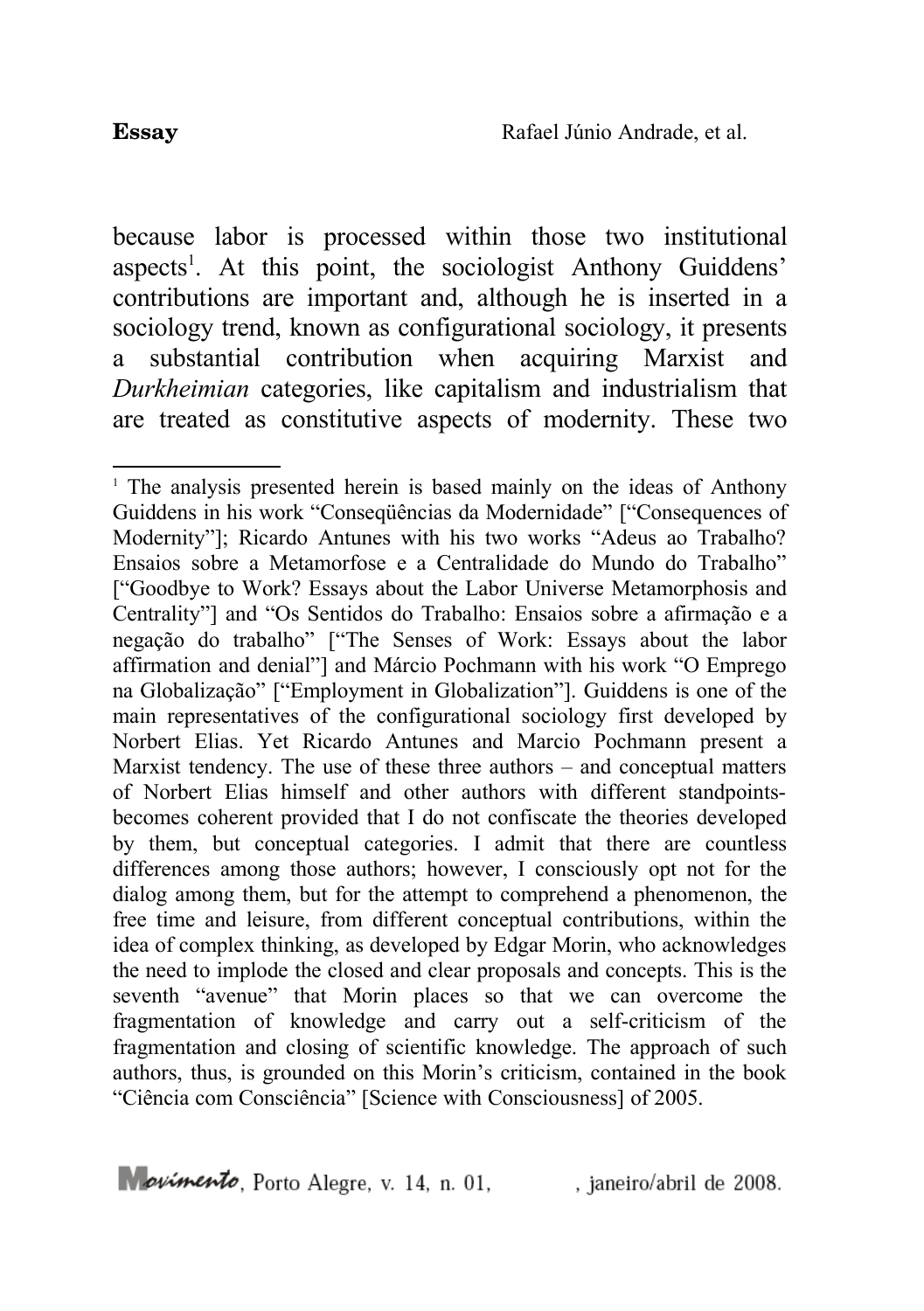concepts are very often treated as synonyms. Sometimes one is considered as a subtype of the other.

Industrialism and capitalism are, according to Guiddens (1991), spheres or aspects inherent to the modern institutions, but with their own characteristics that, even interconnected. structuralize modern life in their way. According to this author, industrialism is about the use of lifeless sources of material energy for the production of goods, where the machinery performs a central role in the production process. The machine is an artifact that performs tasks or processes using such sources of energy as means for their operations.

It involves the regularized social organization of production in order to coordinate the human activity, machines and the applications and productions of raw material and goods. It is materialized both in a low-technology environment, which reminds of the industrial revolution's origin, and hightechnology environment, which involves the use of electric power and electronic microcircuit networks. Moreover, industrialism reaches both the workplace and transportation, communications and the everyday life itself. (GUIDDENS, 1991; HOBSBAWN, 2002a; 2002b).

It is worth mentioning that the main relation established between people and nature in Modernity from the XIX century occurs upon industrialism. In the pre-modern cultures, people interacted with nature taking it as their own extension, making their lives tied to the dispositions of the natural world. However, with the modern industry built through the association between science and technology, the nature world is drastically changed (GUIDDENS, 1991; HOBSBAWN, 2002 a). At this moment: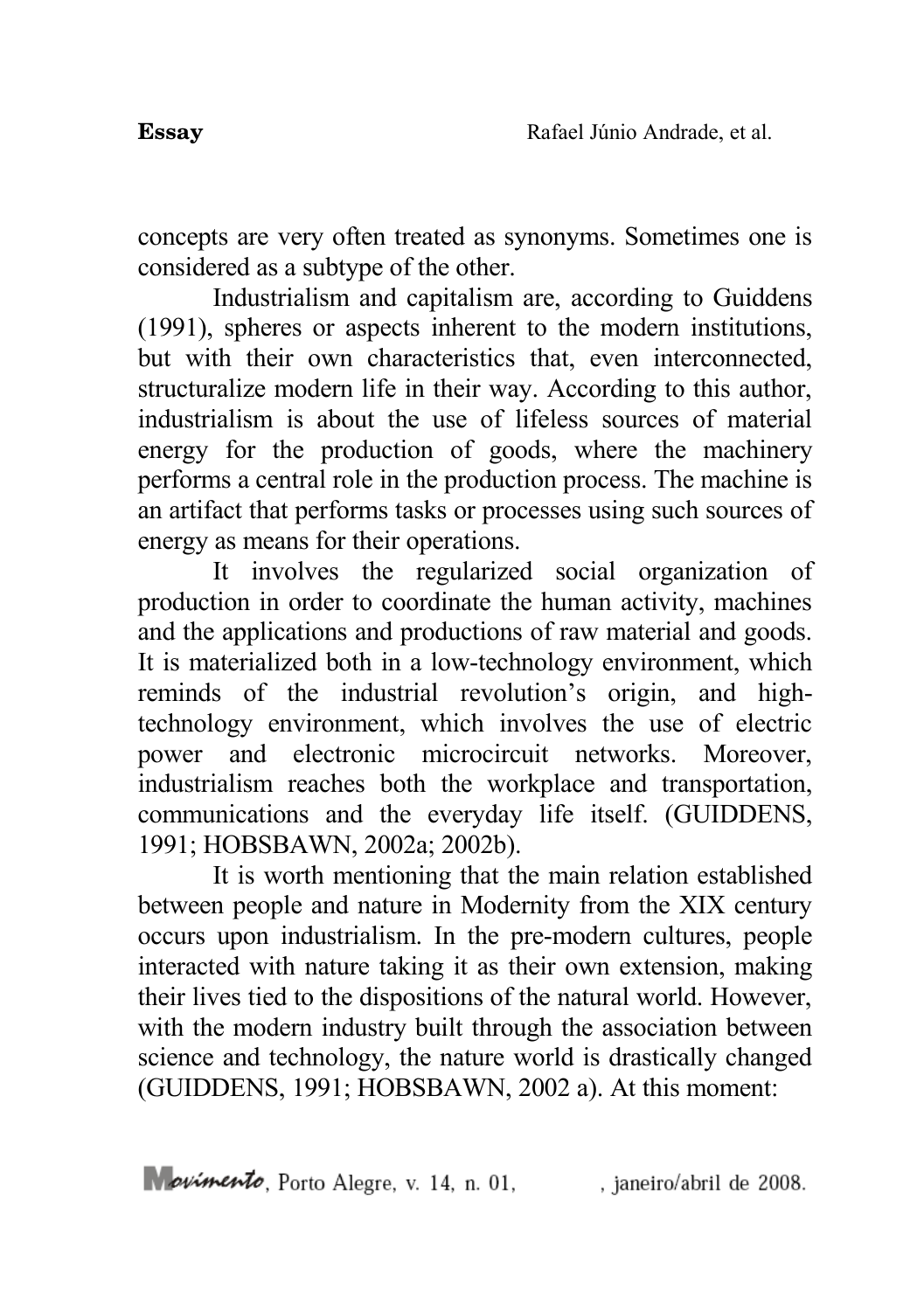In the industrialized sectors of the world – and, increasingly everywhere – human beings live in a created environment, an environment of action that, of course, is physical, not only natural. Not only the built environment of the urban areas, but most of the other landscapes also become liable to human coordination and control. (GUIDDENS, 1991, p. 66)

Capitalism, however, represents a production system supported by the relation between the capital private property and wage work without possession of the material production means, except for the work force itself, as outlined by Marx and Engels (1960). When assuming the Marxist concept of capitalism, Guiddens (1991) considers it as one of the aspects that constitute modernity and not as the only factor responsible for the transformation of a traditional or ancient society into a modern society, just like Marx and Engels believed it to be. According to Guiddens (1991), the modern societies are capitalist societies and, therefore, they present the capitalist system's characteristics. One of them is the constant need to expand sets of technological innovations generated due to the competitive and expansionist nature of capitalism. Another question is a certain autonomy and influence of the economic sphere in relation to the other spheres, provided that the capitalist economy is grounded in the possession of the private property of the production means and dispossession of the ways of survival, and transforms, that means, institutionalizes the wage work into goods (GUIDDENS, 1991; MARX; ENGELS, 1960).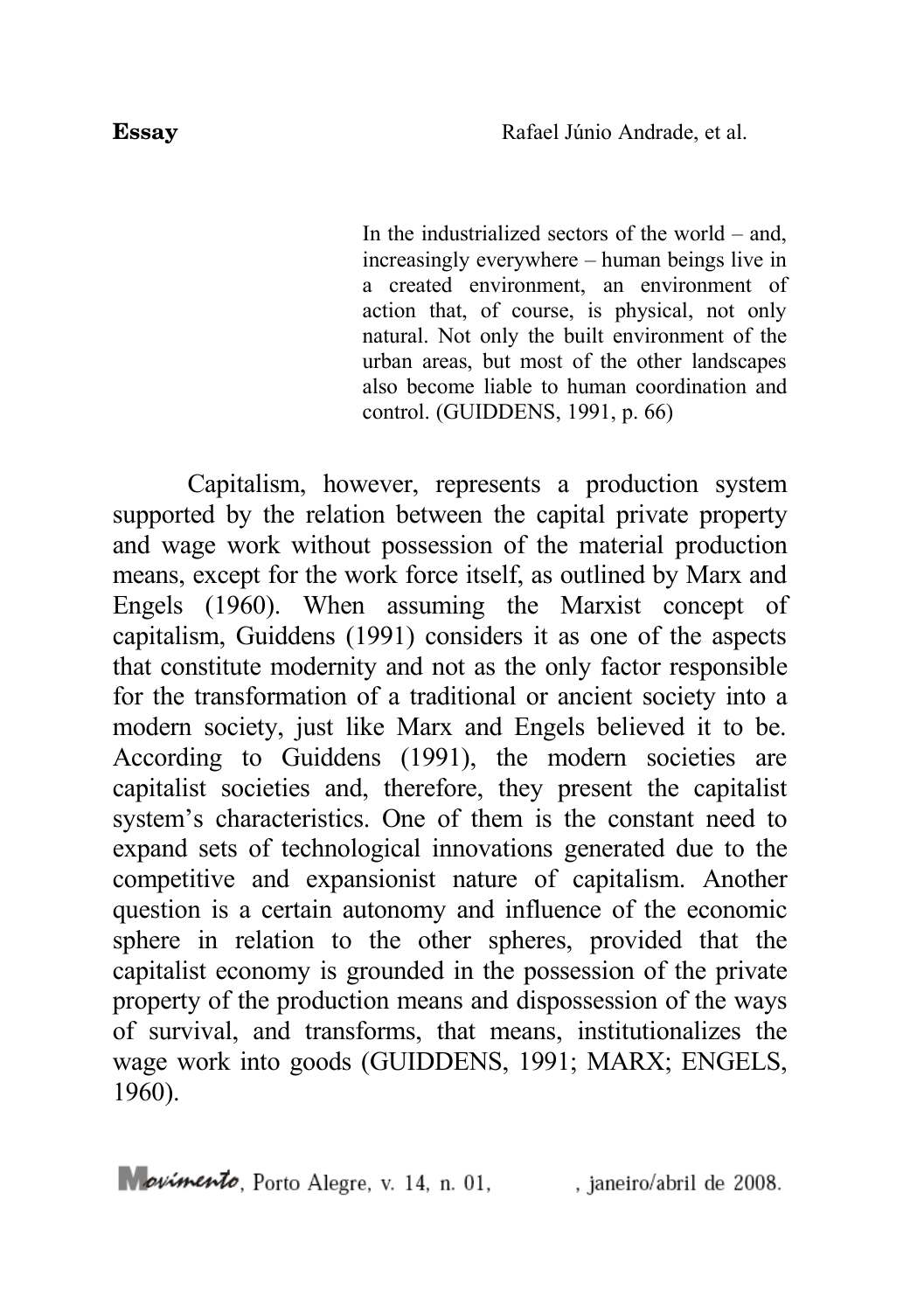According to Guiddens (1991), industrialism and capitalism are, therefore, spheres institutionalized in Modernity that involves everyone, whether conscious or not. Those relations are concrete and reach all the horizons in the world, through the nation states. The modern nation states have a coordinated administration control of their territories, which is not reached in pre-modern states, and that's what allows them to develop the industrial and capitalist activities. This administrative control depends on the development and improvement of the surveillance techniques, understood herein as the supervision and control of the population activities within the political and social spheres. It can be direct like in prisons and workplaces<sup>[2](#page-6-0)</sup>, for example, and indirect based on information control.

Labor in the modern world develops, thus, under surveillance processes. Beyond that, it is subdivided into small tasks to be performed by workers coordinately distributed through the workplace. Another even more crucial aspect is the fact that the work force is a merchandize. As reported by Marx and Engels (1960), the work force of the workers divested of production means was transformed into a merchandize.

It's also worth mentioning the contributions of the Brazilian sociologist Ricardo Antunes who, by adopting the Marxist theory, states that a production process organization was developed inside industries and in the other spheres of social work aiming at the production of added value and the capital

<span id="page-6-0"></span><sup>2</sup> The control of those spheres was classically dealt with by Michel Foucault in his **Vigiar e Punir: Nascimento da Prisão [To Watch and to Punish].** Translation: Lígia M. Ponde Vassalo. Vozes. Petrópolis, 1977.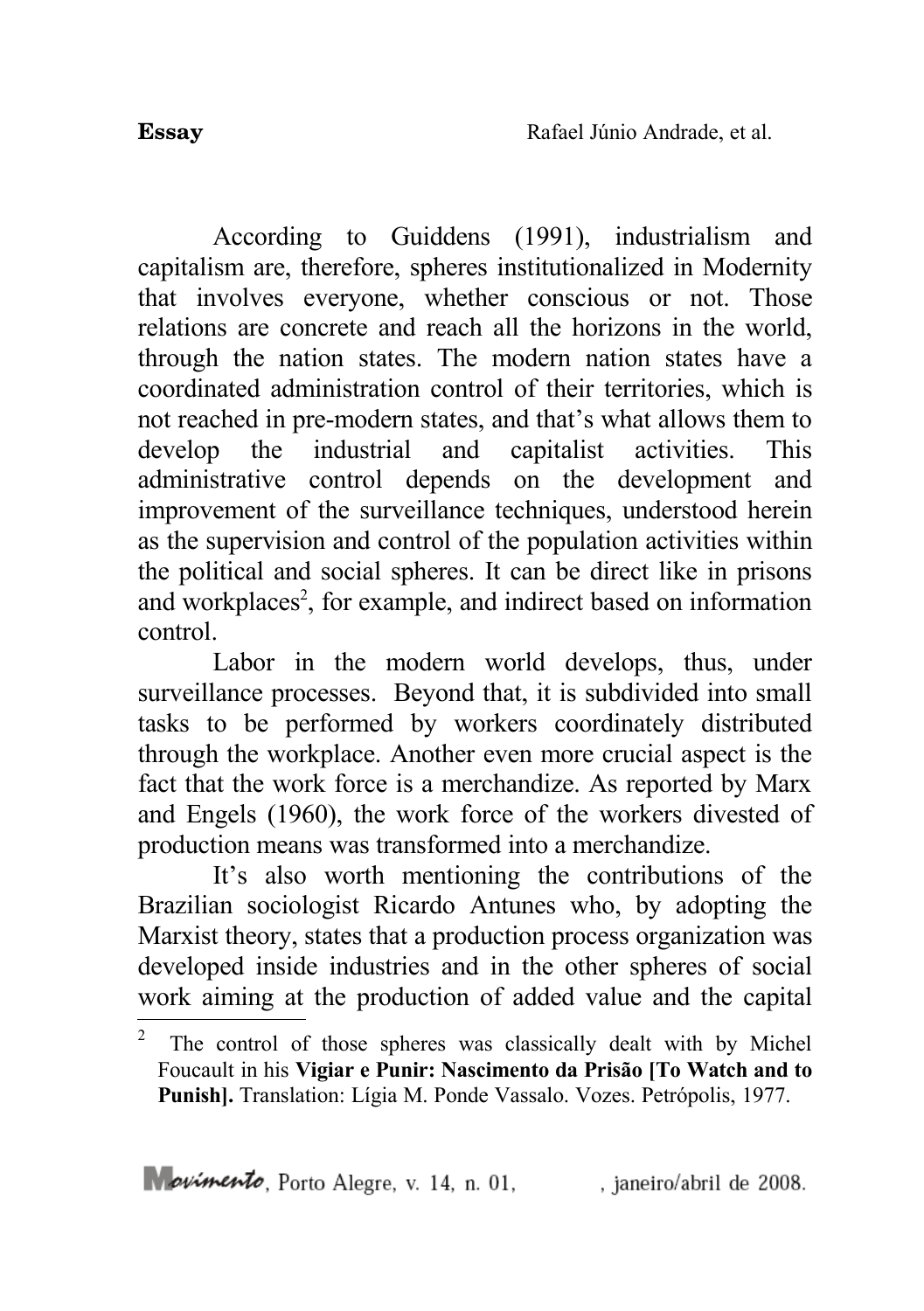accumulation and, therefore, represents today an organization of labor production and management associating *Fordist/Taylorist* models with Toyotist<sup>[3](#page-7-0)</sup> techniques. Antunes (1997; 2002) pleads that it is possible to find characteristics of both processes coexisting in the same production process, and even the prevalence of a model over another, provided that the important is to ensure the capital reproduction.

According to Marcio Pochmann (2002), a Brazilian economist who works in the labor politics area, this situation many times results from the organization of a new company based on the electronic network that seeks a differentiation of the products and services offered so as to be more adjusted to market variations and characterized by a wrangling and unregulated intercapitalist competition. According to this author, there is a transition from the rigid-automation mechanized conventional production to a flexible one with the prevalence of the digital systems, robots, machine-associated computers and that seek a better quality in products and services avoiding, thus, inventories and financial costs through the maximization of the occupation rate and the control of the production means. In high modernity:

<span id="page-7-0"></span><sup>&</sup>lt;sup>3</sup> *Fordism* and *Taylorism* are characterized mainly by the production of large inventories for vast markets, that means, it is based on a scale economy. Yet *Toyotism*, also known as simple company, represents a production process directed to small markets that are fast formed and dismantled, which need, thus, a fast production of goods. It is materialized particularly by *just-in-time*, that means, an economy of scope. Each of them with its characteristics, both condition the social relations and the culture of a society (ANTUNES, 1997; 2002).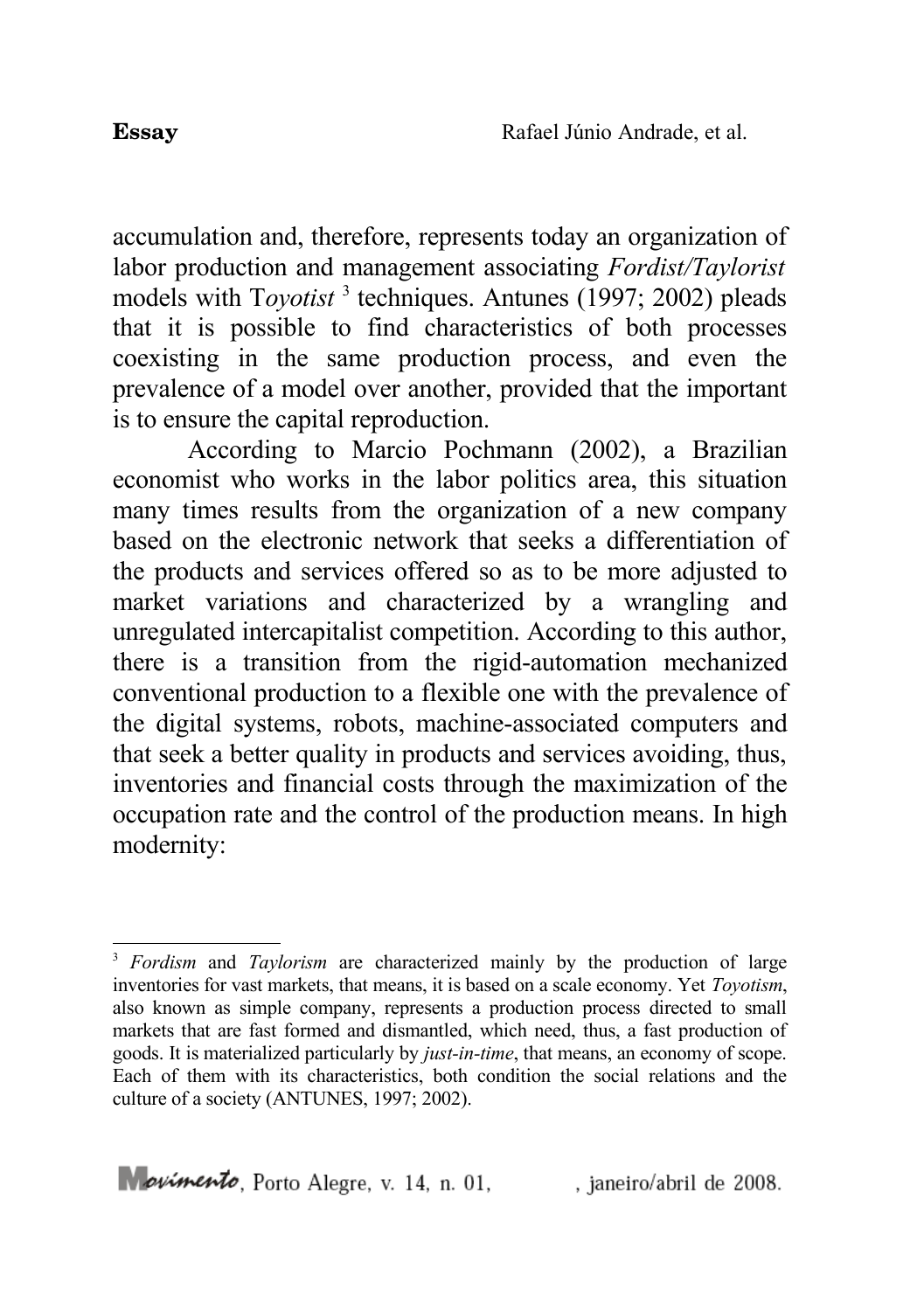[...] the new business scheme would be determined from the presupposition of the simple and competitive company, with a vast integration at the factories, a bigger productive flexibility and innovative production processes (just-in-time, information systems, production cells and minifactories). (POCHMANN, 2002, p. 43).

Changes in strategies are also triggered to improve competitiveness and productivity. Production Deverticalization, diversification and rising of products quality, reduction of production costs are some of the modern company's competitiveness strategies.

In regard with the productivity strategies, there are costs and dead time reduction, a better utilization of the economy of scale possibilities and inventory reduction (ANTUNES, 1997; POCHMANN, 2002).

That's the way Antunes (2002) approaches Pochmann's explanations (2002) and pleads that the new business strategies based on competitiveness, productivity and the new means of task organization, which seek to develop a polyvalent worker associated with the group work skill, change the work content. There is, for the author, an overlapping of tasks under a single worker's responsibility, what involves a certain work enrichment due to the transition of tiresome and repetitive job posts into job posts with a bigger function rotation and more complex content. In this situation, according to Pochmann's view (2002), first, there is not a mass or less significant generation of this type of employment, but occupations with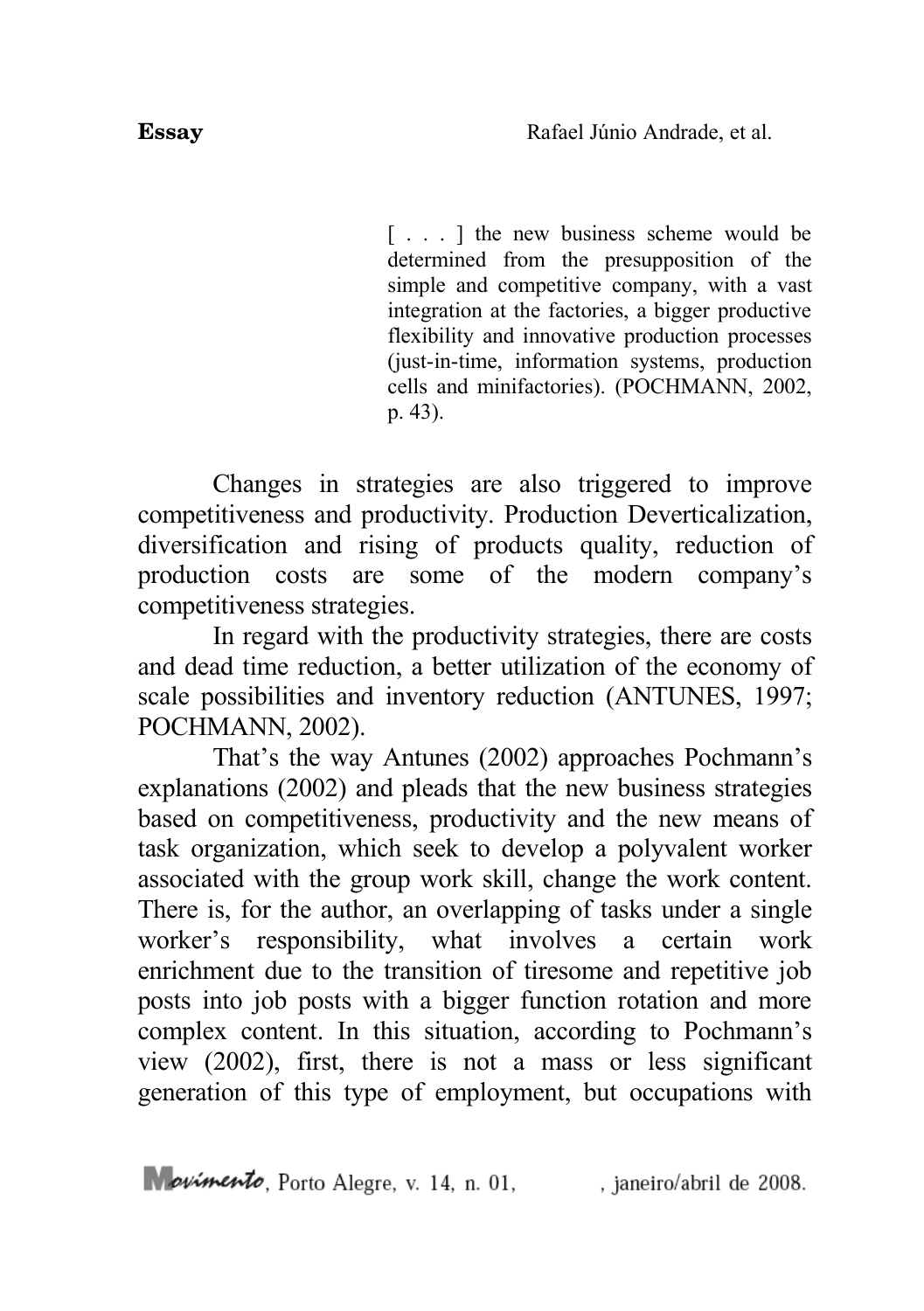degrading work forms, and second, even the employments that assume this setting are characterized by a more enhanced exploration of workers, especially in the services sector, whose working hours are flexible and extended, in such a way that all their social spheres are remodeled.

It's within this context that a reduction of job posts is developed in the manufacture and agricultural industry with a raise of the occupations in the services sector, composed of a wide range regarding its quality. A job post in the tertiary sector can be both a particular appointment with an ophthalmologist and the cardboard collection in the urban centers. Both of them are in the same analysis category, but are diametrically opposite, whether in relation to the qualification required, whether from the perspective of assurance of the worker's and his family's life condition. According to Antunes (1997, 2002) and Pochmann (2002), the enhancement of the services sector in the labor world is associated with the work force subproletarization and heterogeneity, as presented on Table 1<sup>[4](#page-9-0)</sup>:

<span id="page-9-0"></span><sup>&</sup>lt;sup>4</sup> It shows how the Modern society assumes new configurations regarding labor relations. Despite the importance of the other sectors, the tertiary sector starts to take a great space in the countries'economies generating several consequences to labor and employment.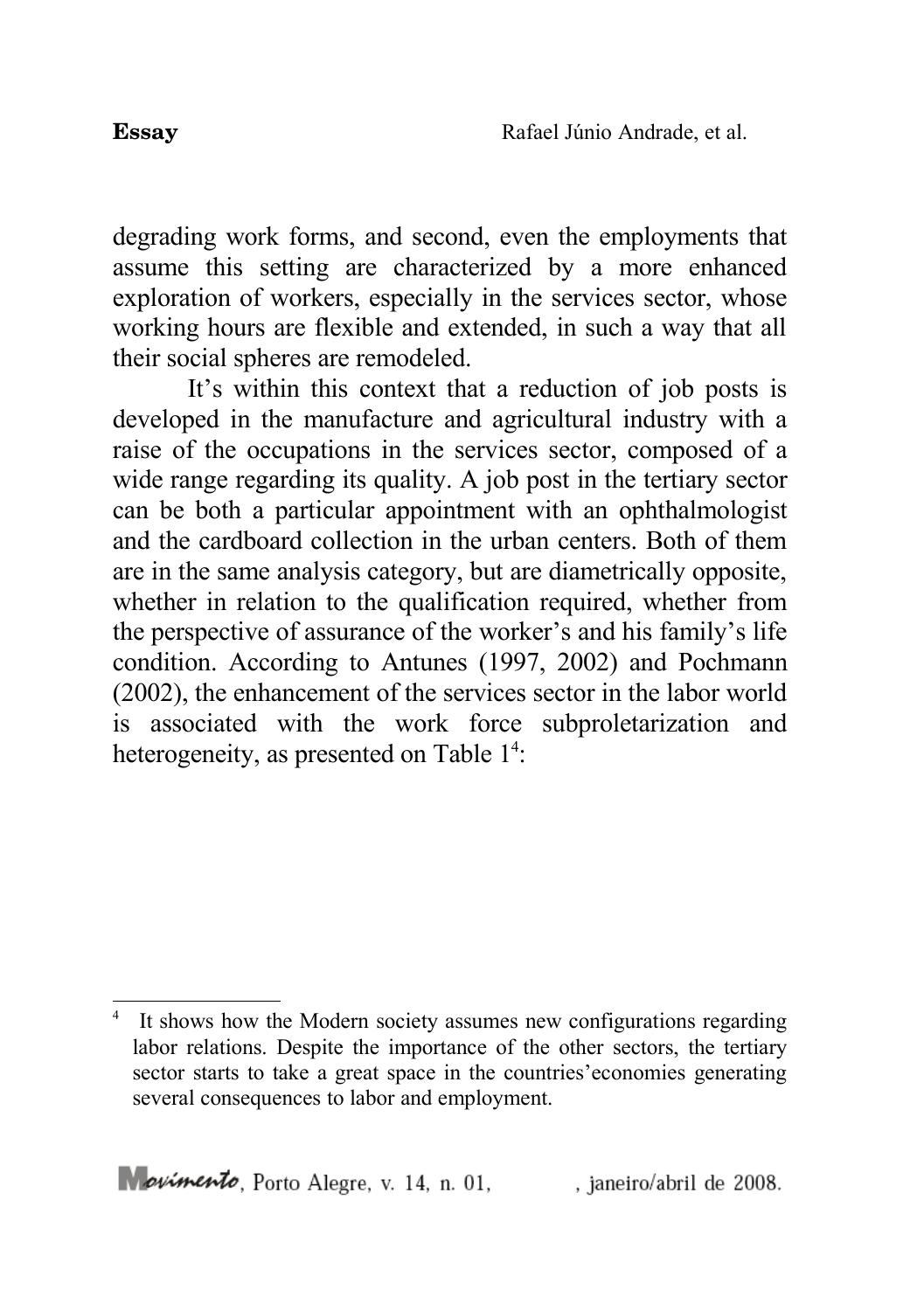| Paíslano      | Agropecuária |          | Total da indústria | Total de serviços |
|---------------|--------------|----------|--------------------|-------------------|
| Alemanha      |              |          |                    |                   |
| Anos 20       | 33.5         |          | 38,9               | 27,6              |
| Anos 70       | 8.7          |          | 47,1               | 44,2              |
| Anos 90       | 4,1          |          | 40.3               | 55,6              |
|               | Serviços     |          |                    |                   |
| Alemanha      | Distribuição | Produção | Sociais            | Pessoais          |
| Anos 20       | 11.9         | 2,1      | 6.0                | 7,7               |
| Anos 70       | 17,9         | 4.5      | 15.7               | 6.1               |
| Anos 90       | 17.7         | 7.3      | 24.3               | 6.3               |
| País/ano      | Agropecuária |          | Total da indústria | Total de serviços |
| <b>Brasil</b> |              |          |                    |                   |
| Anos 40       | 66,7         |          | 12,8               | 20,5              |
| Anos 70       | 30,8         |          | 27,5               | 41.7              |
| Anos 90       | 20,9         |          | 19.6               | 59.5              |
|               |              | Serviços |                    |                   |
| <b>Brasil</b> | Distribuição | Produção | Sociais            | Pessoais          |
| Anos $40$     | 8,8          | 1,1      | 4,7                | 5,9               |
| Anos 70       | 16,7         | 1,7      | 14,2               | 9,1               |
| Anos 90       | 39.3         | 1,2      | 14.6               | 5,6               |
| País/ano      | Agropecuária |          | Total da indústria | Total de serviços |
| <b>EUA</b>    |              |          |                    |                   |
| Anos 20       | 28,9         |          | 32,9               | 38,2              |
| Anos 70       | 4.6          |          | 33,0               | 62,4              |
| Anos 90       | 3,5          |          | 24.7               | 71,8              |

Tabela 1: Evolucão da distribuição dos empregos por setor econômico em anos e países selecionados (em %)

**Source:** POCHMANN, Márcio. **Employment in Globalization**. São Paulo: Boitempo, 2002. P. 58.

A massive development of job posts is under process characterized by the remuneration precariousness, deregulation of work conditions and the legal labor rules and the consequent regression of social rights, with a growing individualization of salary relation. As stated by Antunes (1997), "[. . . ] in France, while there was a reduction of 501 thousand full-time job posts, between 1982 and 1988, there was in the same period the generation of 111 thousand half-time job posts." (ANTUNES, 1997, p. 44).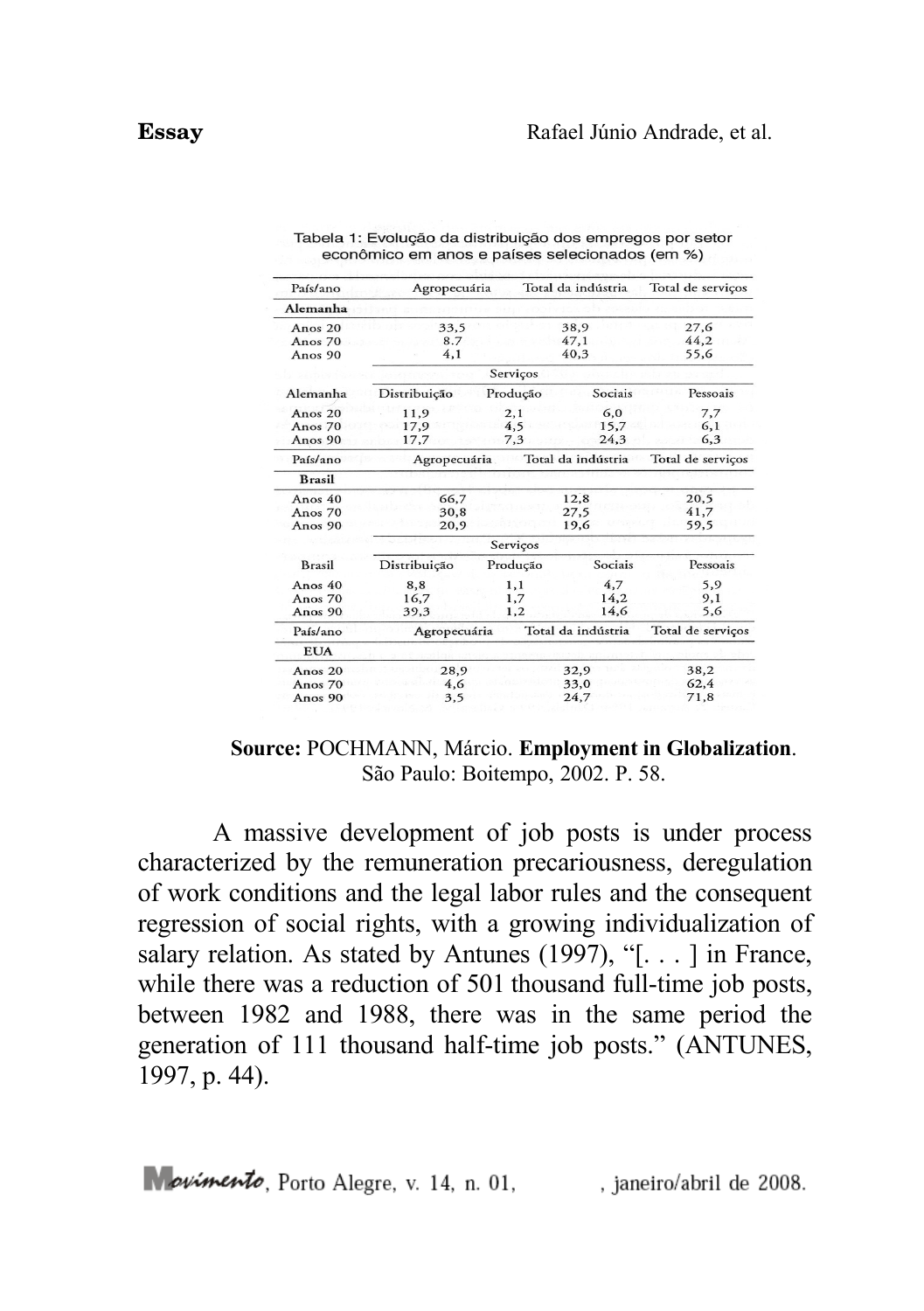Another characteristic of labor in such modern times, according to Antunes (1997; 2002) is its increasing heterogeneity. The class that lives on the sale of its work force is incremented with the massive contingent of women in various occupations, beside children and old-aged people. All of them are included in the production process, provided that there is a progressive reduction of the citizens' income and the State participation with the responsibility to redistribute income and provide social assistance.

At last, one must be attentive to the fact that subproletarization and heterogeneity, the two main characteristics of the occupations in the services sector, are the reflections of the world's unemployment rate itself, particularly in developing countries, which leads millions of people to seek alternative forms of survival as shown on Graph  $1<sup>5</sup>$  $1<sup>5</sup>$  $1<sup>5</sup>$ :

<span id="page-11-0"></span><sup>&</sup>lt;sup>5</sup> It shows how the Modern World is transformed into a place where people develop considerably informal labor relations, a reflection of the modern productive structure itself, provided that it reaches all the countries in the world.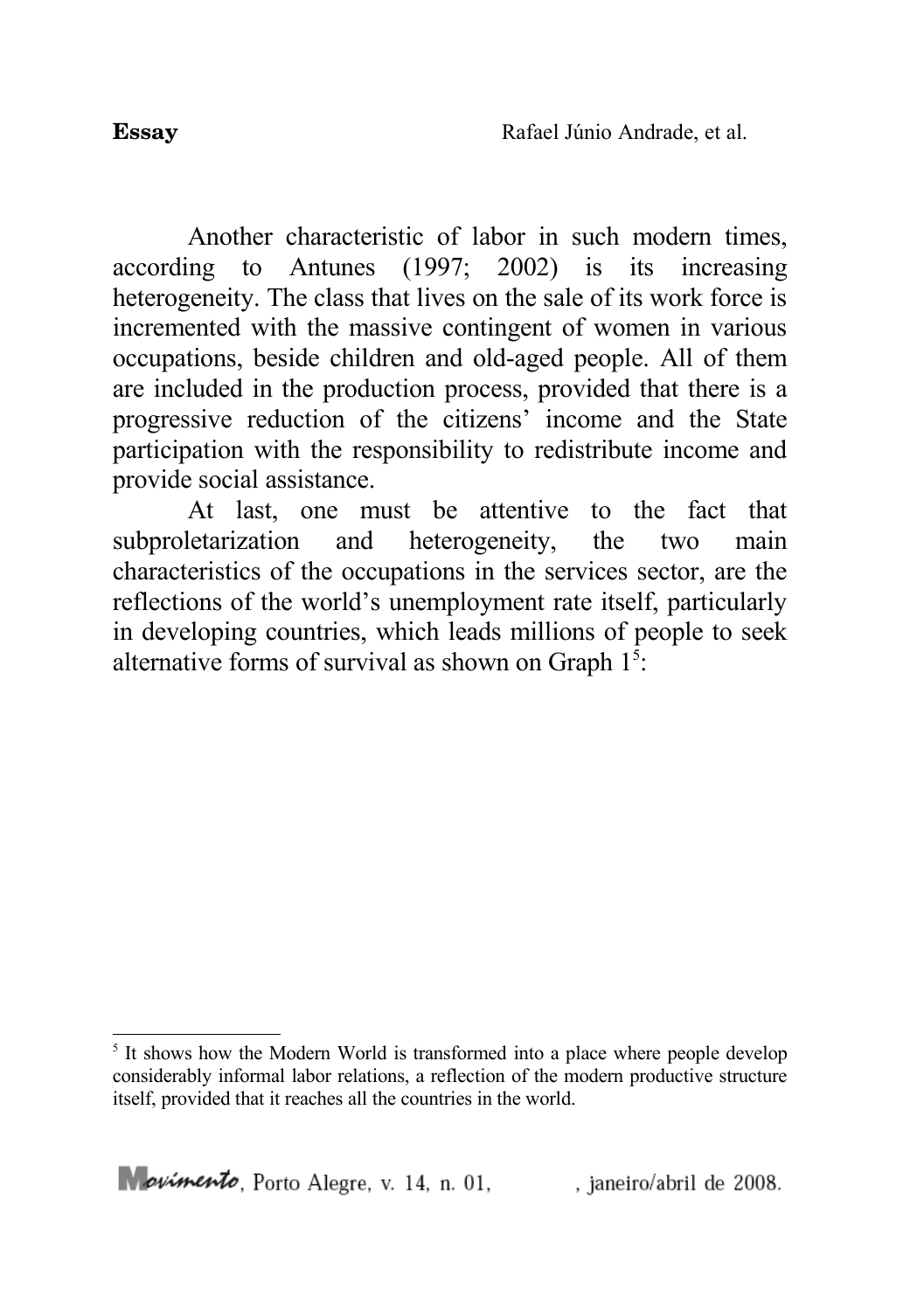

# **Source:** POCHMANN, Márcio. **Employment in Globalization.** São Paulo: Boitempo, 2002. p. 86.

Within this context and with these characteristics regarding the productive sphere, it is necessary to think about and make labor and leisure-related time a problem.

# **2 Social division of labor and abstracting time: indication of the current labor characteristics**

According to the researchers Nelson C. Marcellino (1996) and Christianne Werneck (2000), one of the most wrangling discussions about leisure comes from the seek for the determination of its constitution. Having as one of their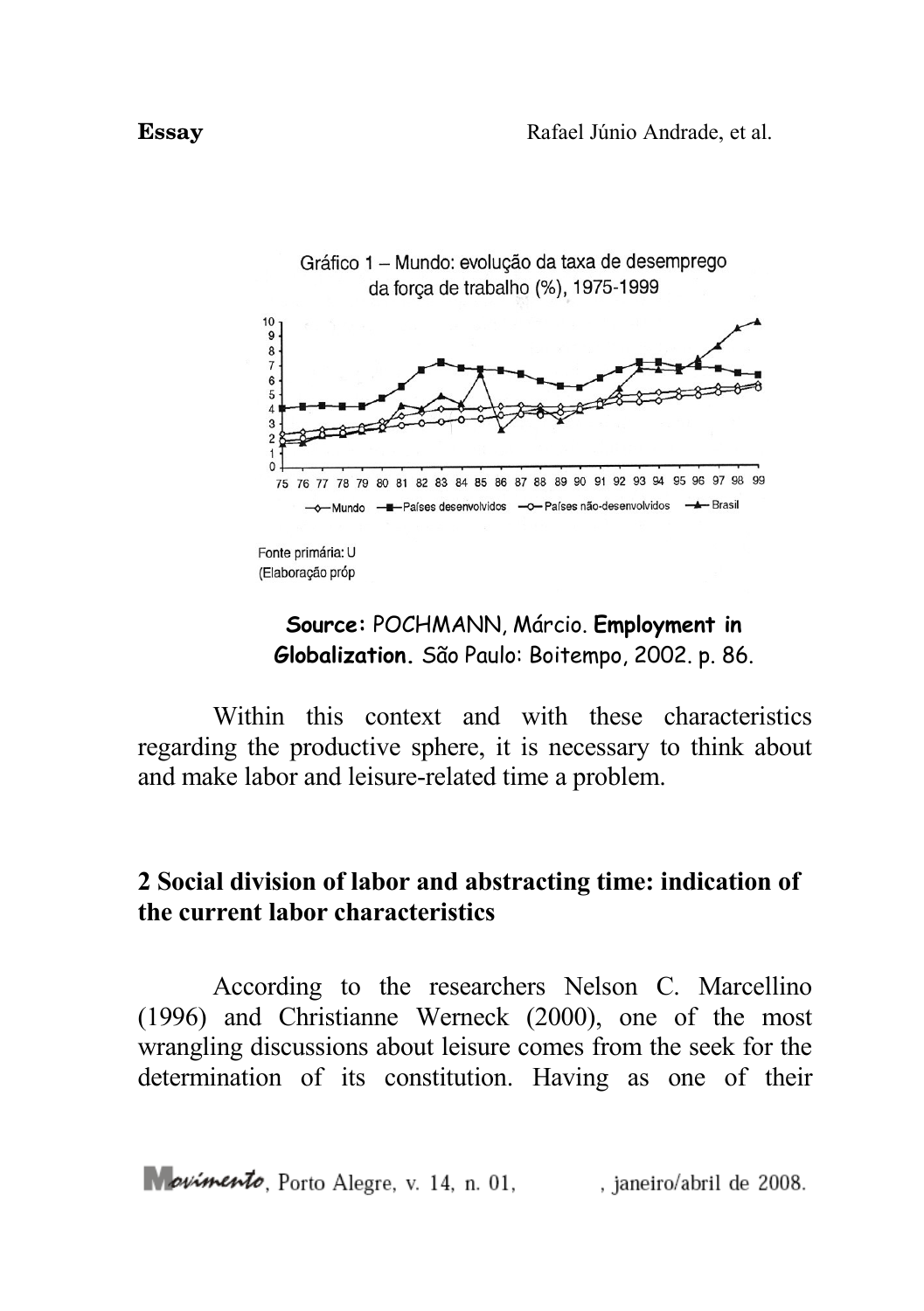comprehension that where it is considered as the free time and an attitude taken by subjects, several authors assert that leisure a social sphere that evolved and assumed the current identity, mainly with the modern urban-industrial society constitution.

Leisure starts to have a certain autonomy before other social spheres, particularly the labor sphere. Prior to the modern society constitution, which has as one of its component aspects the social division of labor and the transformation of work force into merchandize, this autonomy or separation had not been fulfilled. In the pre-modern society, there was not a clear division among productive, survival and recreational activities. The division of labor and the use of lifeless sources of energy are the industrialism's features. With that, human labor is subdivided into more and more broken-up activities. The producer no longer has control over what he produces and no longer knows what he produces, what for and how he produces. He is set apart from his product. One of the extremely important aspects related to such apartness refers to the working time itself, which is no longer controlled by the person and turns into a currency, as shown by the British historian E. P. Thompson (1998).

According to Elias (1998) and Guiddens (1991), time becomes an abstract entity, from Modernity. According to E. Thompson (1998), with the industrial revolution, time is the constitution of a self-adjustable market. When performing a comparison among the historical societies, Elias (1991) and Guiddens (1991) stated that in the pre-modern societies, time was most of the time unpredictable, being set in relation to several space markers and, in Modernity, it no longer occurs.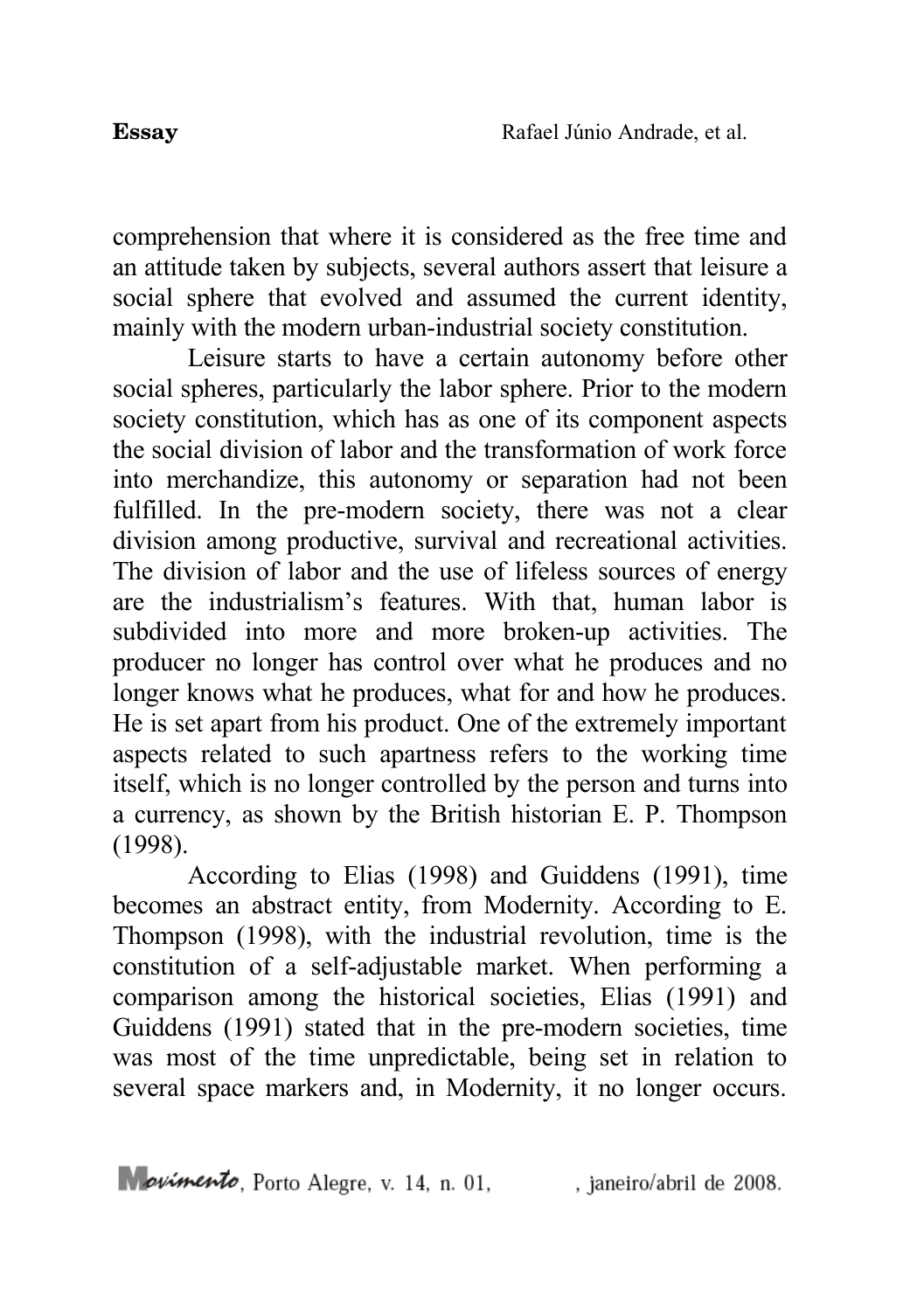Time was exhausted and, with the mechanical clocks' action, it was standardized. People follow certain times in order to perform their activities in comparison to other times and spaces. According to the authors, it is possible to visualize the dynamic and abstract character of time created by Modernity. Now, time is experienced on such bases. It allows the society to perform various activities within the same period, because it is "measured" on an abstract interval of comparison.

Both Elias (1998) and Guiddens (1991) plead that this fully modern way of time allows the society to control in a more efficient way the material sphere that ensures its survival, that means, labor. Contrarily to Elias (1998) and Guiddens (1991), who brightly comprehend such process, but that see it as part of an unavoidable and integrated movement, Octavio Ianni (2000), a Brazilian sociologist, inclined to follow the Marxist philosophy, pleads that when enabling working time to be "measured", "applied" and, therefore, when permitting the control, with an unparalleled efficiency, of the work process and the production of the material conditions for human existence, capitalism and industrialism start reigning over men's and the society's life as well (IANNI 1997; 2000). According to this author, all the other spheres of social life, like religion, education, the culture itself, are experienced conditioned by labor. It has not occurred by chance. The labor organized through the industrial and capitalist production processes showed an extraordinary power to everyone. It showed what Marx and Engels emphasized in the XIX century, how it is possible to create human life and perform constructions,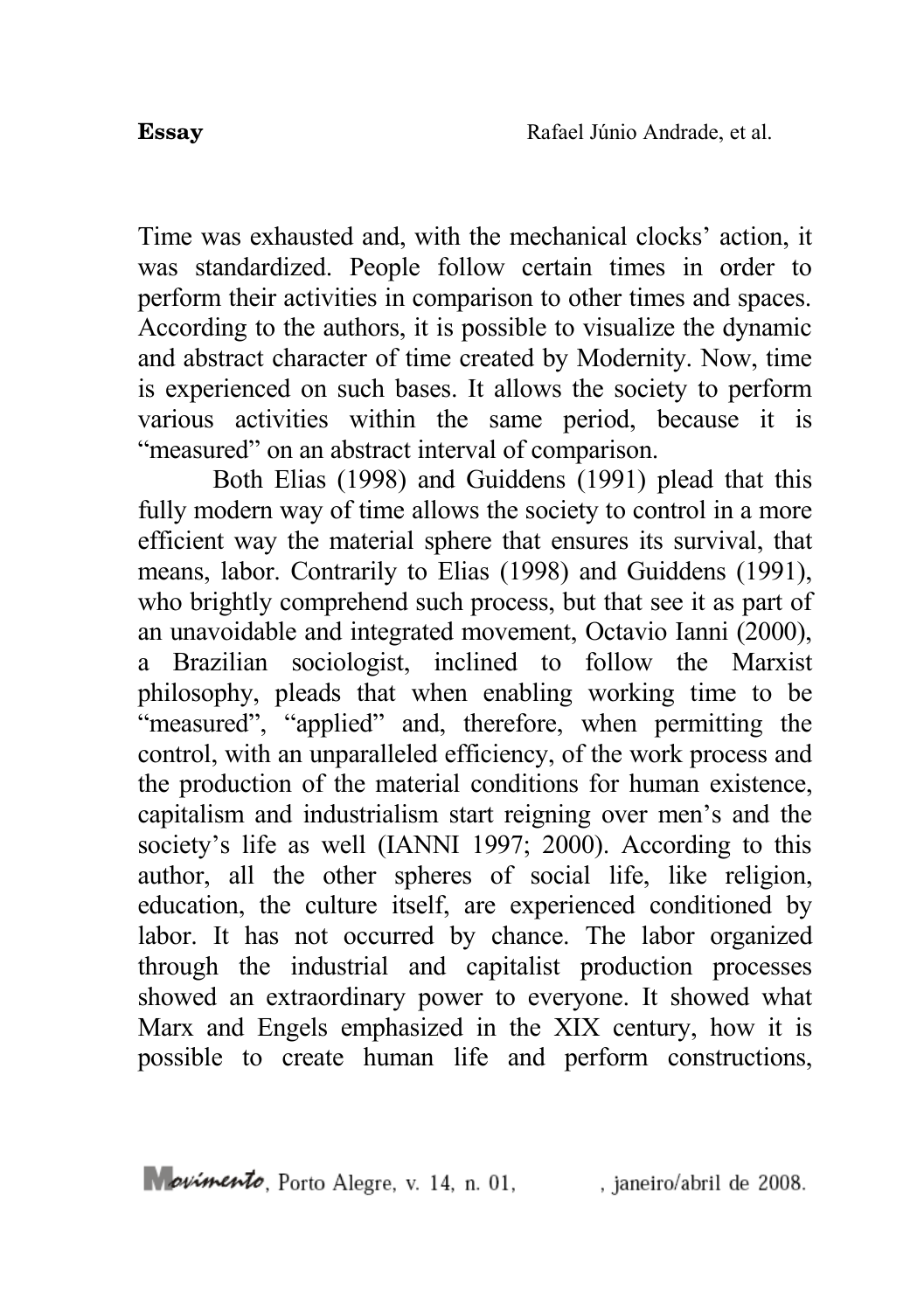changes, control the world in a just imagined manner (MARX, 1982; MARX; ENGELS, 1960).

This working time, however, also presented and still presents its obscure side. According to Nietzche (1983, p. 386):

> In fact, every great growth also brings along an extraordinary destruction and perishability, suffering, the symptoms of decline are part of the times of remarkable advancements; each fruitful and powerful mankind movement has created at the same time a *nihilist* movement.

When taking modern labor as the result of the double Revolution<sup>[6](#page-15-0)</sup>, it is possible to note that this perishability – part of *nihilism* – is represented by the segregative aspect labor assumed and, moreover, by its "autonomy", at least until the definite moment, of the other social spheres<sup>[7](#page-15-1)</sup>. There is now a time destined to the wage work. A unique time to be followed by most of people, because society starts to be constituted through

<span id="page-15-0"></span><sup>&</sup>lt;sup>6</sup> The double revolution was the Industrial Revolution (English characteristic) and the political revolution (French).

<span id="page-15-1"></span><sup>7</sup> Politically saying, The Nihilism defends that progress can only exist with the complete destruction of what exists socially and that's what the double Revolution did: destroyed the ice layer that at the same time protected and limited the ancient societies to their own existence so as to implement a new order, not only economic, political, social and cultural, but consequently ethic and aesthetic as well, where there is no stability, where all solid things dismantle in the air, as stated by Marshall Berman (1985; 2003) and Marx ; Engels (1960).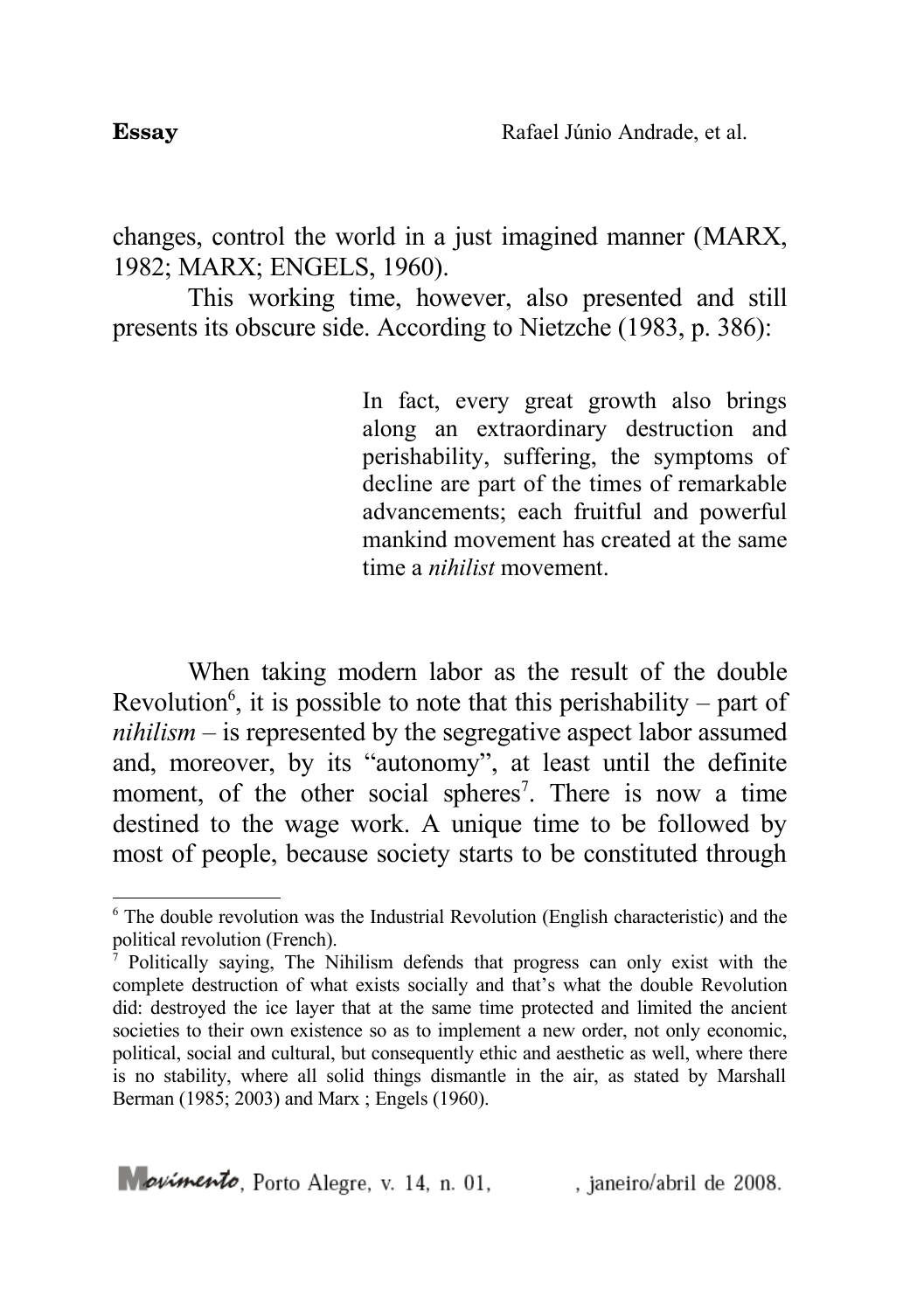division among those that control the production means and those that only retain their work force (MARX, 1982; MARX; ENGELS, 1960).

This working time, in its turn, was able to show that the man could finally find the paradise on earth by reducing his dependence in relation to nature and enjoy the fulfillment of all his needs. The society, however, being divided into antagonistic groups, does not allow the equitable distribution of its productions<sup>[8](#page-16-0)</sup>. On the other hand, with the determination of working time and its obligation and expropriation character, other time intervals were constituted. All of them are built mainly from the reference to working time.

Leisure time was a sphere constructed primarily based on the opposition of the time destined to labor. The time off work, available so that people can perform other activities other than the production of goods and services for the others. A time that may be used, filled according to the interests and needs of the individuals themselves (MARCELLINO, 1995; 1996; WERNECK, 2000).

This time was constituted, however, within the modernity itself and must be understood on the inside of its structures.

While institutionally crossed by capitalism, modernity is marked by a constant effervescence, by a continuous need to change and overcome the ways of interacting with the world and the men. Thus, the free time and the working time itself are continuously changed so as to allow the capital expansion itself<sup>[9](#page-17-0)</sup> (MARX, 1982; MARX; ENGELS, 1960).

<span id="page-16-0"></span><sup>&</sup>lt;sup>8</sup> In the classic Marxist theory, they would be, respectively: the holders of the production means and those that have only their work force.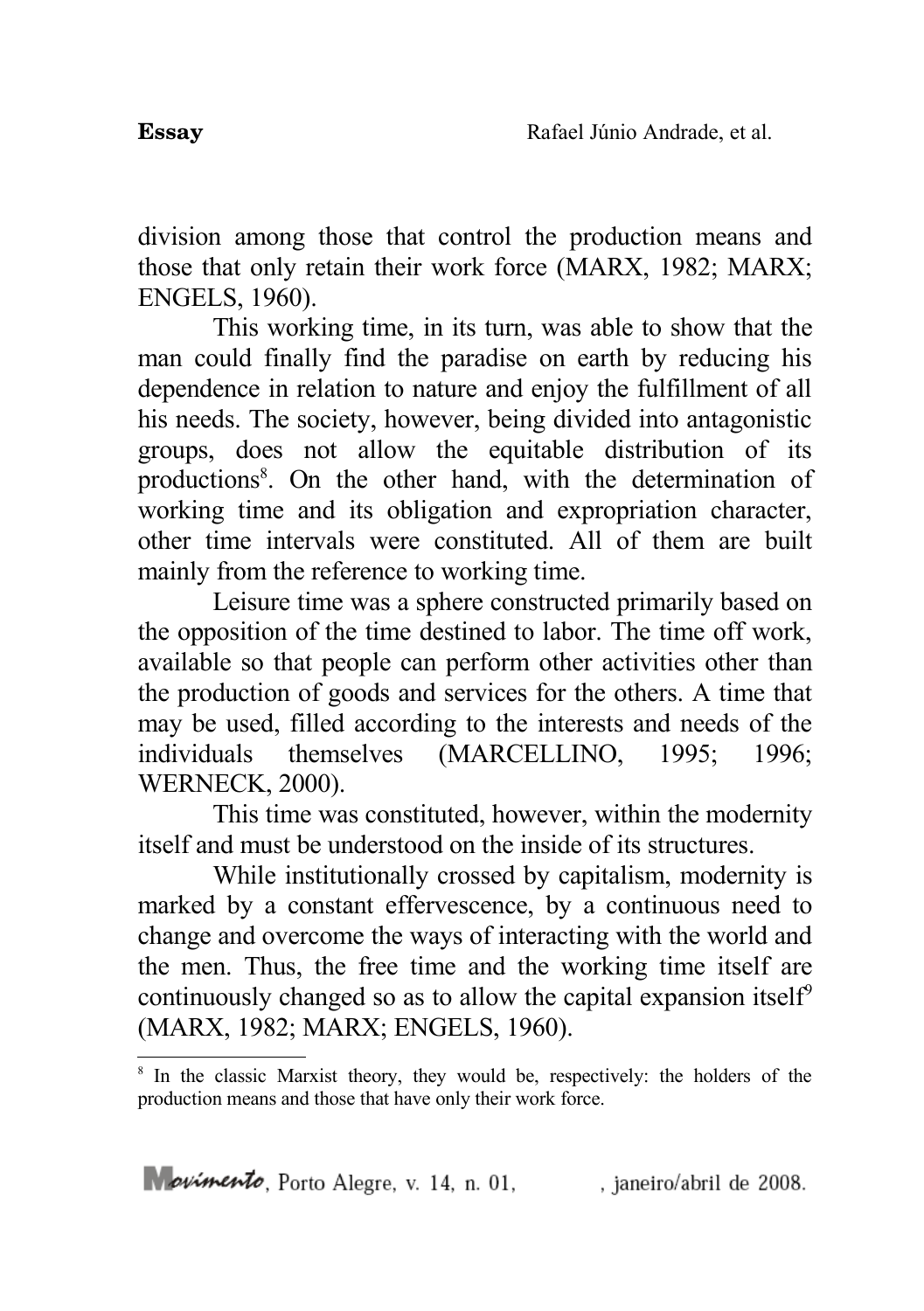The current time is not a mechanical time, measured by hours and minutes, but an electronic time controlled from shorter and shorter intervals: seconds, millesimals. This time provides labor with even more enhanced productivity and competitiveness imperatives. The working time is controlled to the least and, by means of it, the people themselves. It is necessary to produce faster and faster for the markets that, in their turns, are more and more changeable. The worker is entangled in even more efficient and subtle surveillance techniques. A complete inquiry of the whole time is outlined so that nothing is lost through the production process.

The time is also marked by flexible working periods in the modern capitalist industry. It is a new industry that combines *Taylorist/Fordist* techniques with *Toyotist* techniques. Now, the worker has no fixed working time to be followed during all his life long. It does not mean that all the workers work only in a flexible way. A characteristic of the high modernity times is the coexistence of several forms of a certain activity (ANTUNES, 1997; 2002; GUIDDENS, 1991; POCHMANN, 2002).

Different combination of capitalist production techniques coexist though. Nevertheless, one fact is usual within this situation and it is about the services sector's increasing participation in the social production processes (Table 1).

<span id="page-17-0"></span><sup>9</sup> The need of continuous expansion is inherent to the means of production of goods, provided that the capital is liable to a decreasing valuation rate, that means, added-value production, requiring the improvement of the added-value extraction means, whether intensively or extensively, or as it occurs today, combining those two forms.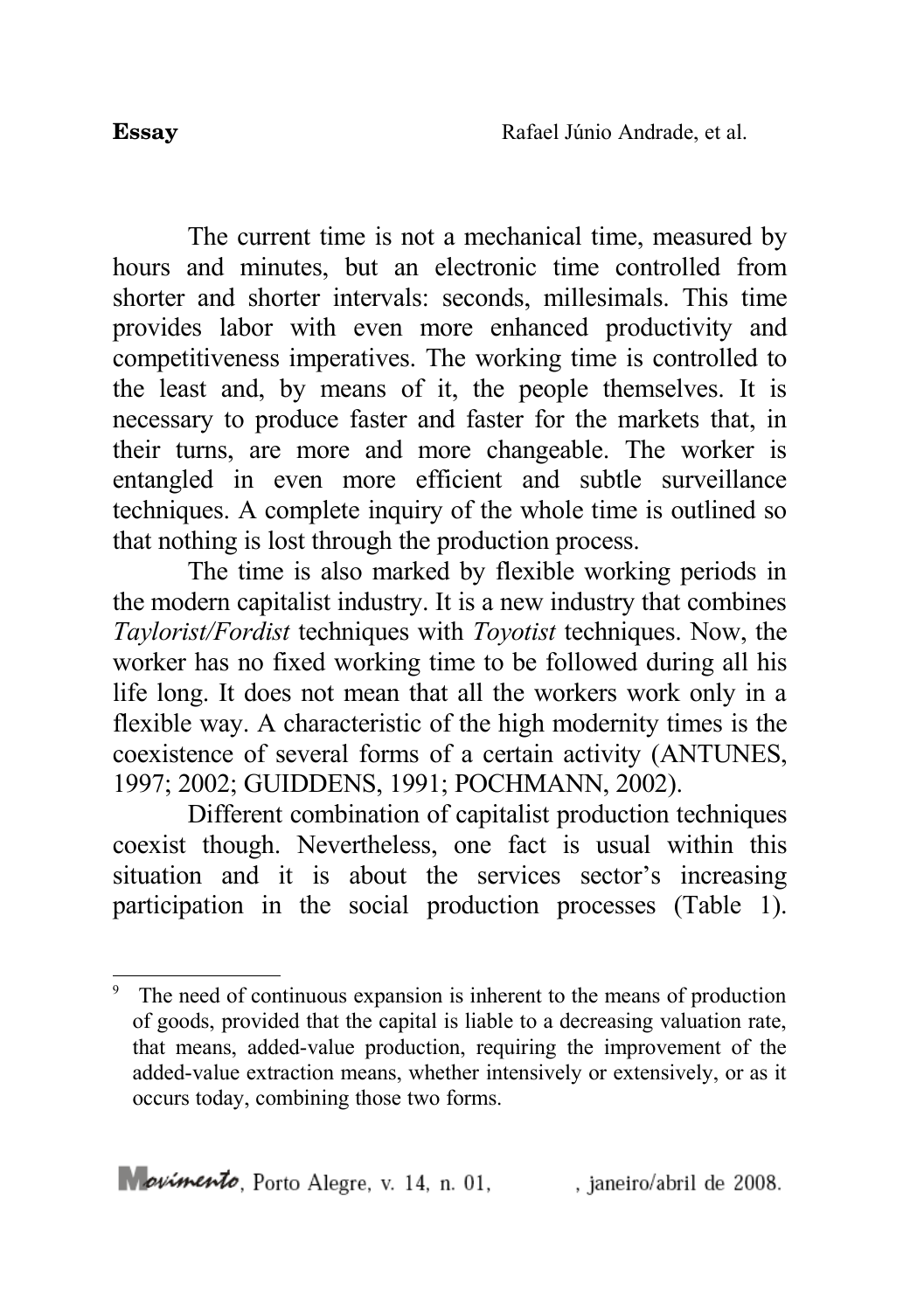Linked to that is the growing precariousness and subproletarization of labor across all spheres (Graph 1).

# **4 Conclusion: Ensuring labor flexibility and functional leisure**

The characteristics aforementioned are the effects of a bigger problem of the modern society. It is about the structural unemployment issue, that means, the mass unemployment that comprises all the population strata. Beside the fact that the employment generation in the modern labor occurs in an insufficient scale, such employments are, in their great majority, temporary and low-qualification employments. The modern flexible work environment ends up influencing leisure itself. It does not mean that it determines leisure, but conditions some of the characteristics it starts to have.

In the modern society, leisure has a functionalist content provided that labor does not allow satisfactory ways of transforming people. The isolation at work reflects on leisure itself. Although the relation is not direct, it is possible to infer that leisure is developed by people as a compensation of what laborwork cannot supply. And it does not reflect only on ordinary people who quite often manage to give this situation a re-signification according to their possibilities, but mainly on the public authorities that are liable for a leisure policy that they conceive and interact with it within this paradigm (MARCELLINO, 1995; 1996).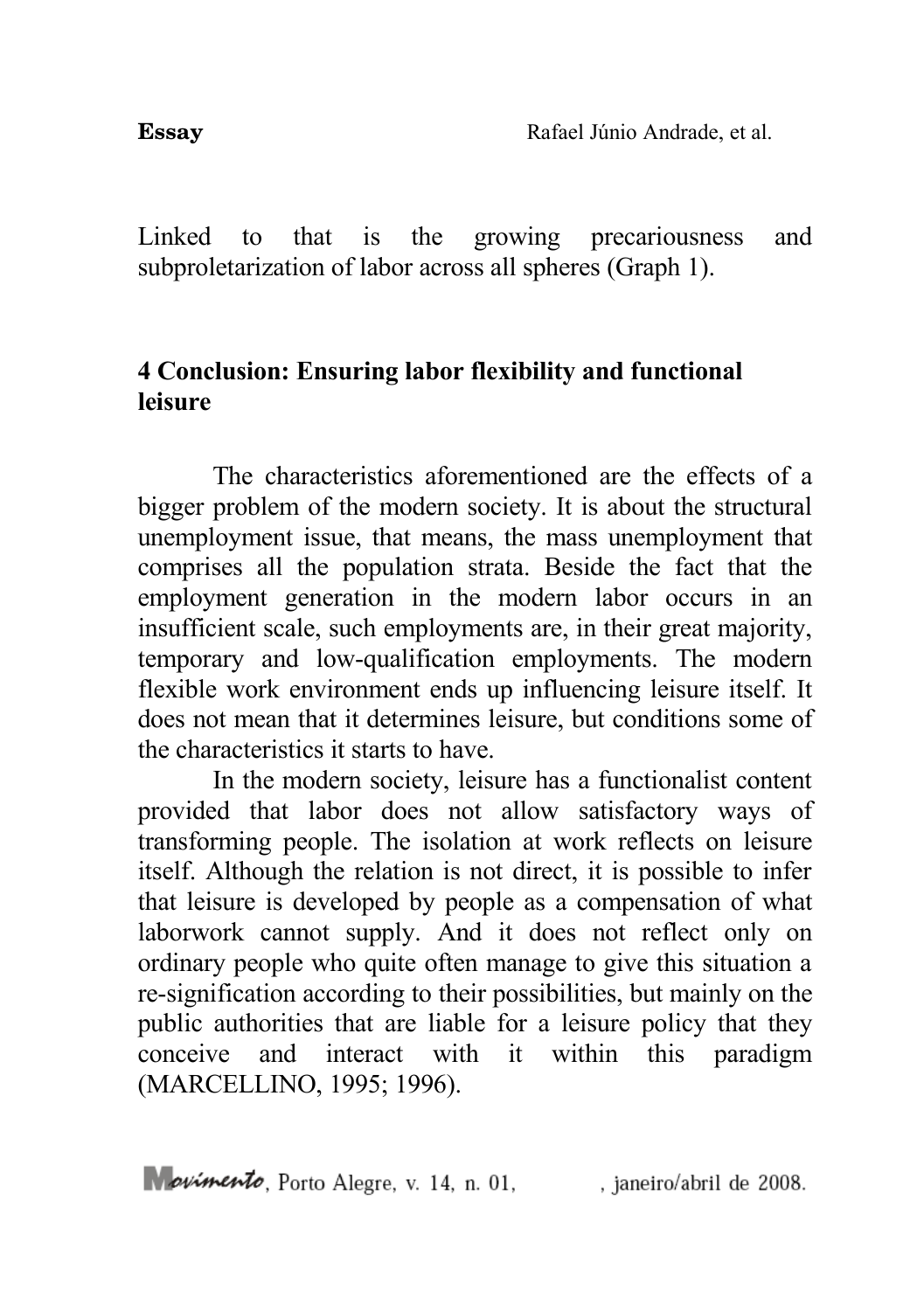The local, state bodies and the national State – which implemented the *Welfare State* policy after the Second World War, and were also the first to abandon it upon the 70's crises, start to see leisure only as a compensatory element of the work relations. Countless times it is associated with educational campaigns that aim at exempting the social system of the responsibilities related to the lack of commitment to basic civil rights, like health, for example: (ANTUNES, 2002; MARCELLINO, 1996; MASCARENHAS, 2003).

Of course leisure presents a very important educational content. It is necessary indeed to use it as an educational means. It is essential to question, however, its massive utilization as an element that attenuates social contradictions and, mainly, that moralizes the individual existence conditions. Leisure is considered by the public bodies as a reward for the hours destined to the exhausting labor. Thus, according to Mascarenhas (2003; 2005), it presents a functionalist connotation. In most of the time, leisure time is propagated as a moment to recover the strengths necessary to the work accomplishment. Another aspect intrinsically connected to this perspective is the leisure propagation as a very important moment for the professional qualification. Once more it is necessary to state that educational leisure represents an important practice necessary to society. (MARCELLINO,1990; 1996). Admitting that means to be aware of the possibilities that leisure provides, but it does not mean to be more suitable to its instrumentalization.

Within the actual context, according to Antunes (1997; 2002), Ianni (2000) and Pochmann (2002) what is verified is the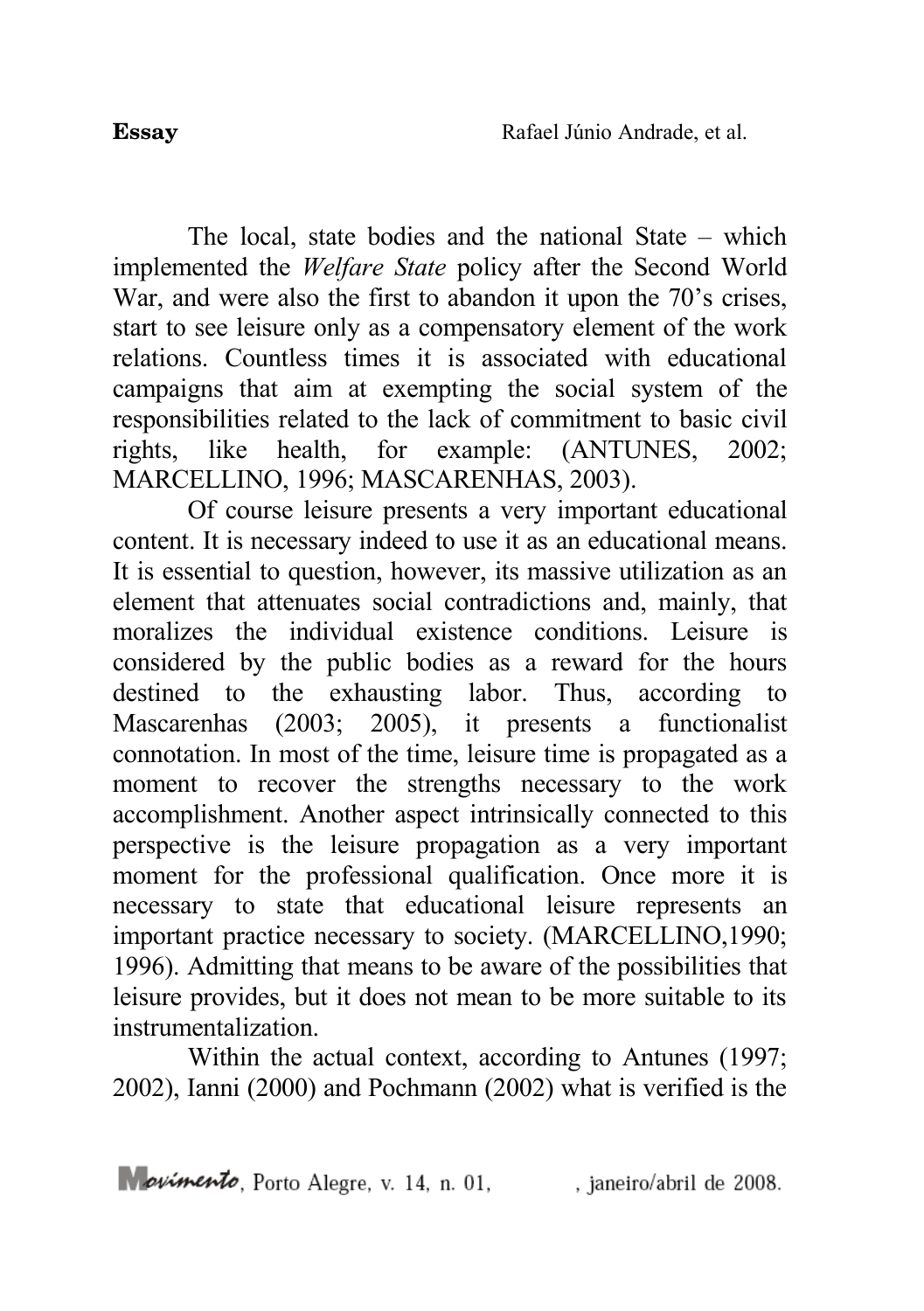growing valuation of the leisure use as a means of people improvement for the accomplishment of their labor activities. Leisure becomes an extension of the continuing formation for the labor itself. The big problem of such trend is that people end up becoming unable to experience other leisure spheres to the detriment of security at work. As a result of that, even though people feel pleasure performing activities strictly linked to their labor activities, a relation of narrowing of their experiences and knowledge is developed. This is a reflection of leisure in High-Modernity: its occurrence as a functional and utility element. The purpose is for people to introject an attitude of being responsible for their social and culture situation and, particularly, for their permanence and improvement within the labor universe. Before a logic of subproletarization, flexibility of the labor relations, people have no alternative, except for their leisure instrumentalization itself. As emphasized by Victor Andrade de Melo and Edmundo Alves Júnior (2003), there is a false association of recreation at work, which actually conceals the enhancement of exploration, as occurred with employees of information services company, or even sales representatives that start having access to several elements called recreational, like and environment with music, a better comfort regarding *layout*, but, that have to work for a larger number of hours according to the company's and the market's needs.

The ordinary workers, in their majority those that hold a rather lowly economic power, live another logic. For those that succeed in having more access to better health, education, dwelling and particularly economic conditions, a febrile process of consumption of leisure activities and services, like travels,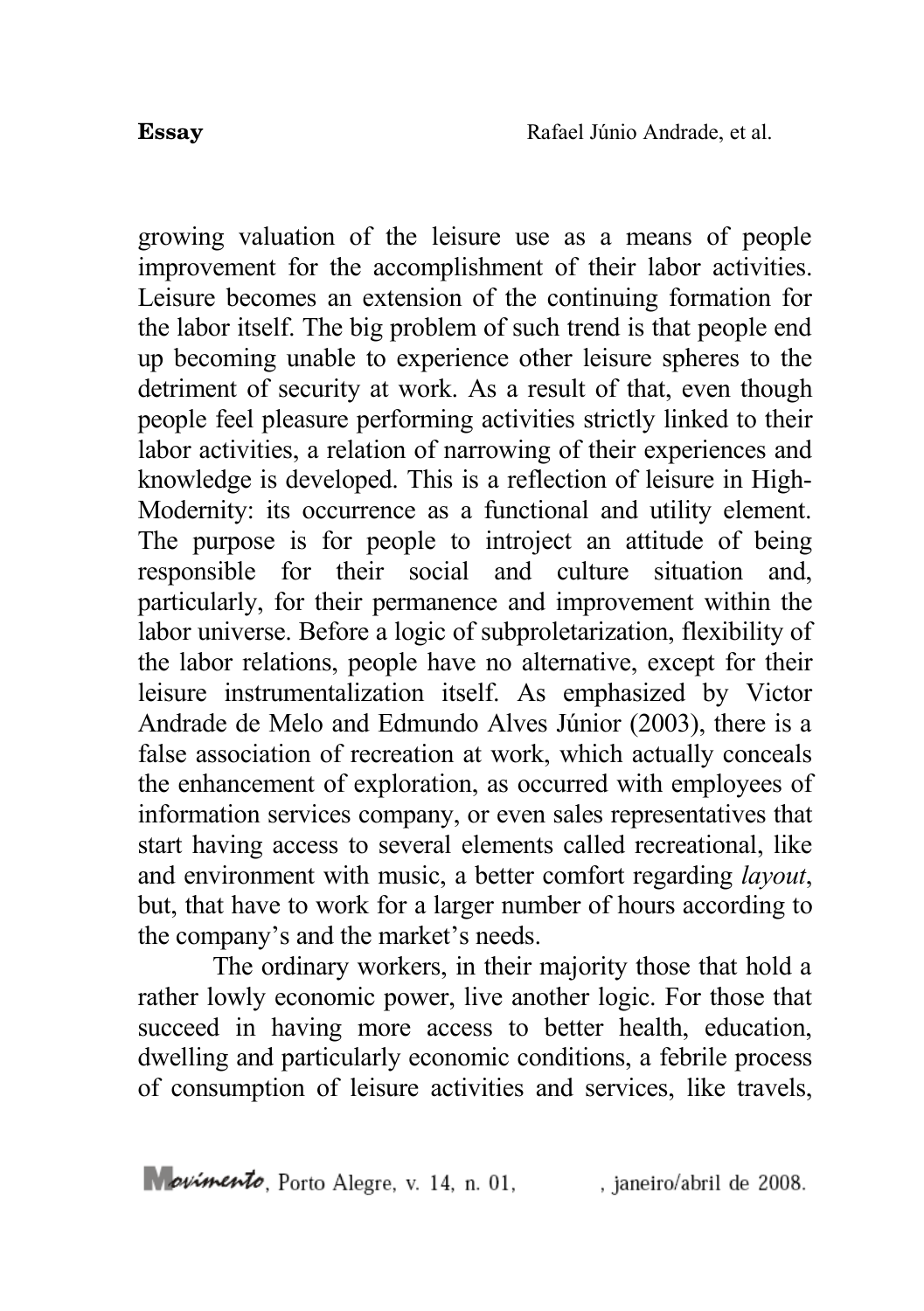shopping at malls, gymnastic centers is developed. As clearly stated by the Argentinean sociologist Néstor Garcia Canclini (2003) in relation to the Latin-American cultures, the public world starts being reorganized by market as a setting for the consumption and dramatization in which people are permanently eager to perform their obligations, whether professional or personal, and to enjoy means of entertainment mostly planned according to their income.

Leisure assumes the meaning of possibility of consumption of the most diverse goods and services. It is necessary to walk through the shopping mall and buy a tennis shoes, a blouse, even if at first one does not desire to buy them. No stroll becomes complete if it does not involve the consumption, the expenditure with products and services. People have the sensation to live an "Amazing World of Leisure".

> It's strange, [... ], thinking that even on Our Ford's days most of the games were limited to one or two balls and some poles and sometimes a piece of net. Imagine the foolishness to let people dispute complex games that do not contribute at all to increase consumption. It would be insensateness. Today the leaders would not approve a game that did not require the least equipment equivalent to the most complex existing games. (HUXLEY, 1968, p. 56).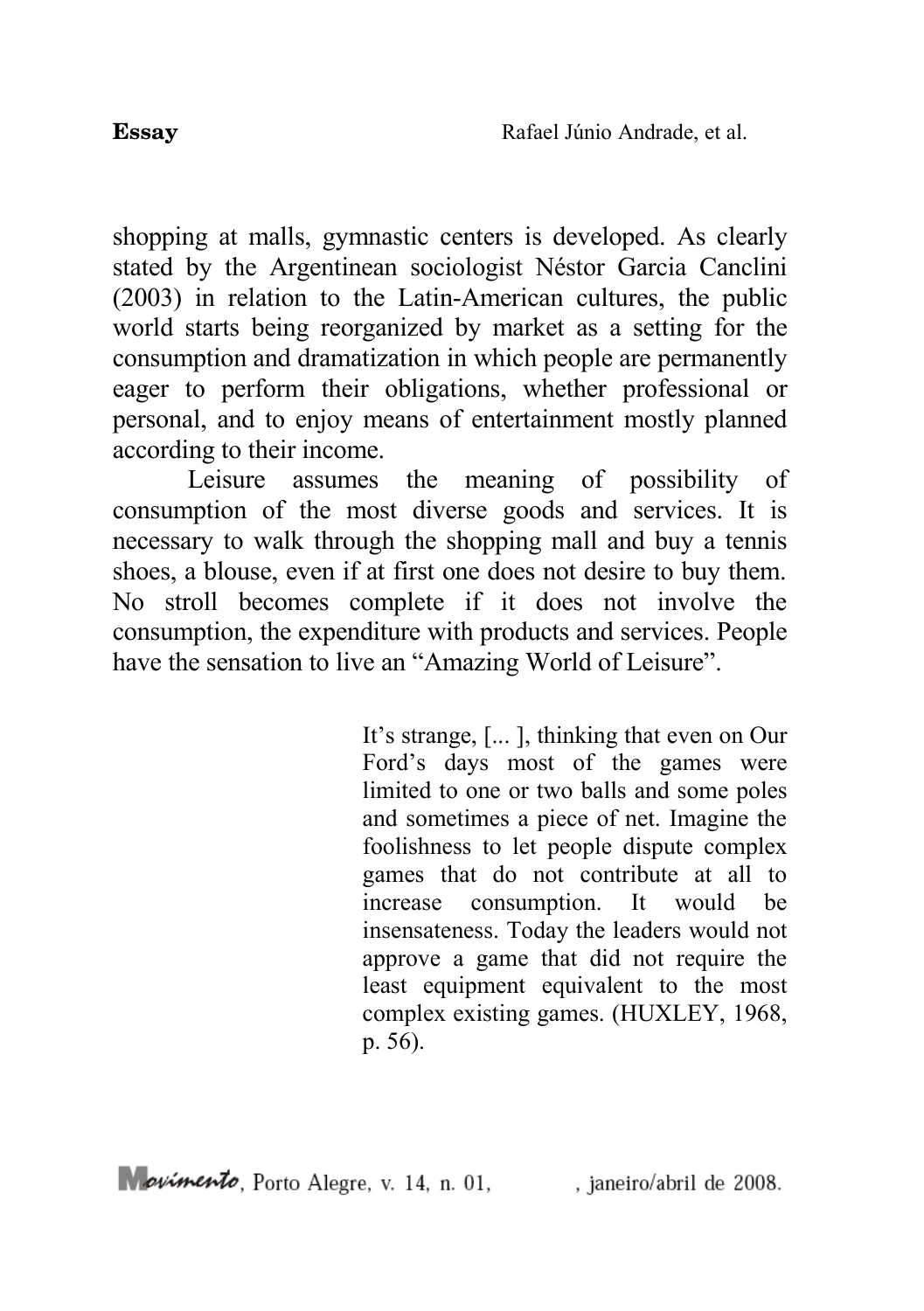To this portion of the population composed mainly of the middle class, leisure assumes the connotation of a very interesting type of labor. A purchase and expenditure labor. Likewise at work, in general, where people develop rituals performing repetitive activities, in leisure people have to walk towards a similar direction. It is necessary to acquire any merchandize at leisure time; otherwise, one will not have experienced it.

It is important to note that this situation is experienced by a lowermost portion of the Brazilian population, especially by the high and middle strata. However, those classes' desires, values and knowledge are what configure the country's ideological reality. It's such representations of desires and values that are presented as an intrinsic part of the Brazilian identity and the most part of the nation, or almost all the other groups characterized b y a low income, must adapt to this situation in order to feel as Brazilians.

Leisure assumes within this context a merchandize value leading products and services to be consumed as an assurance of happiness itself. Being modern involves being happy and, so that these two conditions are reached, it is necessary to have a growing consumption level, as stated by Jean Baudrillard (1995), when visualizing leisure as signs of consumism. When analyzing the growth of the Shopping Malls in Brazil, Valquiria Padilha (2003) verifies an advancement of this society in which leisure is rebuilt and transformed into one of the main signs of consumption. The consumption melody reigns as shown in the song below: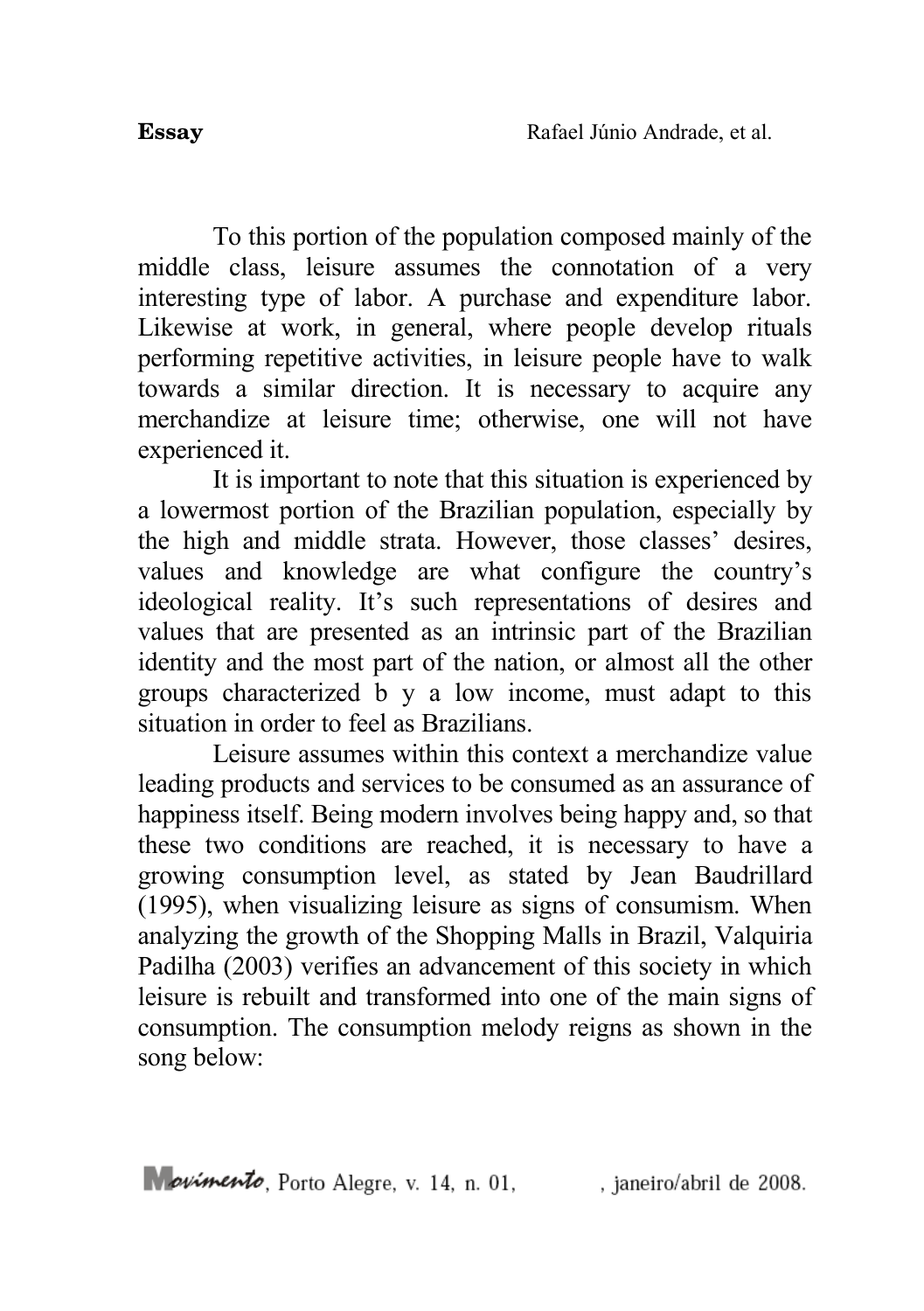Buy/ See and /Subscribe / Call now/ Take two, pay three/ Acquire / The imperative reigns/ On the small screen of the TV / You and your big buttocks */* Sit down on the couch/ in the living-room.<sup>[10](#page-23-0)</sup>

In this situation, leisure is transformed into an important element within the logic of the merchandize system production. It is necessary that people feel the vehement, new and irresistible desire. All the classes, genders, ages, races and tribes are convoked to the reign of happiness.

According to Antunes (1997), dissolve waiting and the political desire to seek alternative and fairer forms in labor relations, because for workers, whether in a capitalist or socialist society, everyone will have to work. However, the situation of extreme injustice and expropriation that marks the current labor relations is concealed. Antunes (1997) and Ianni (2000) plead that, with such movement, there is an ideal construction of end of history, end of geography. The capitalist production relation only exists among men, and it is the only correct and the final form as well. It does not mean that other portions of the population are not driven to a consumption labor moral. Nevertheless, it is this portion of the society composed of the middle and high classes that represent the driving spring of this logic, provided that its own conception of world complements this situation. However, for the lowest segments of the population, according to this author, there is a growing

<span id="page-23-0"></span><sup>&</sup>lt;sup>10</sup> Song: **Imperativo [Imperative].** "Ta Na Boa" ["That's Fine!"]. Tianastácia. Emi.-1999.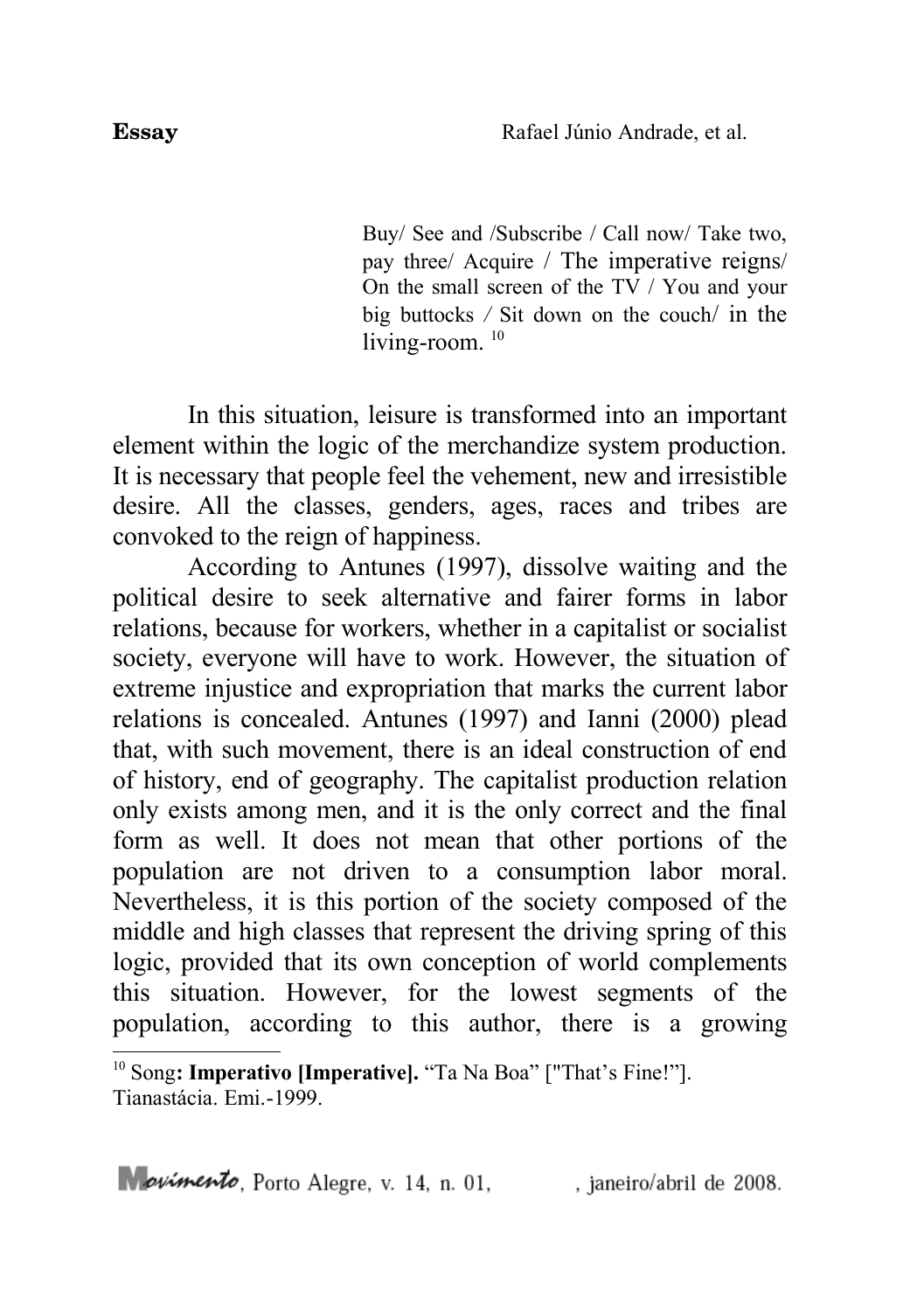improvisation of leisure spaces and activities. On the one hand, it represents a positive movement provided that it allows exploring and developing creativity and organization, like for instance, among groups of children from a "hill" that organize themselves in order to clean a terrain and build a small soccer field.

According to Mascarenhas (2003; 2005), the situation shows a lack of conditions of access to leisure spaces and activities associated with the lack of commitment and responsibility from the public power. This portion of the population is composed of the families of workers from the informal economy sector, and mainly, those that have occupations with a reduced income that prevents the consumption of goods and services are taken as an unavoidable evil of society. Leisure for such groups quite often ends up being confounded with idleness, which represents one of the possibilities to be experienced within the individuals' options and available time. It is not leisure in itself, because there are several alternatives within a set of existing activities.

The matter is that most part of the population from several countries either develops activities in informal economy sectors or is in occupations marked by the flexible accumulation standard. They have been, thus, developing activities in which there is no fixed-time standard to be followed not even legal conditions that protect workers from the market irrationality. There is a routine that varies according to the production needs, where people may work up to ten hours a day during in the days of the week and have only one day off in the following week or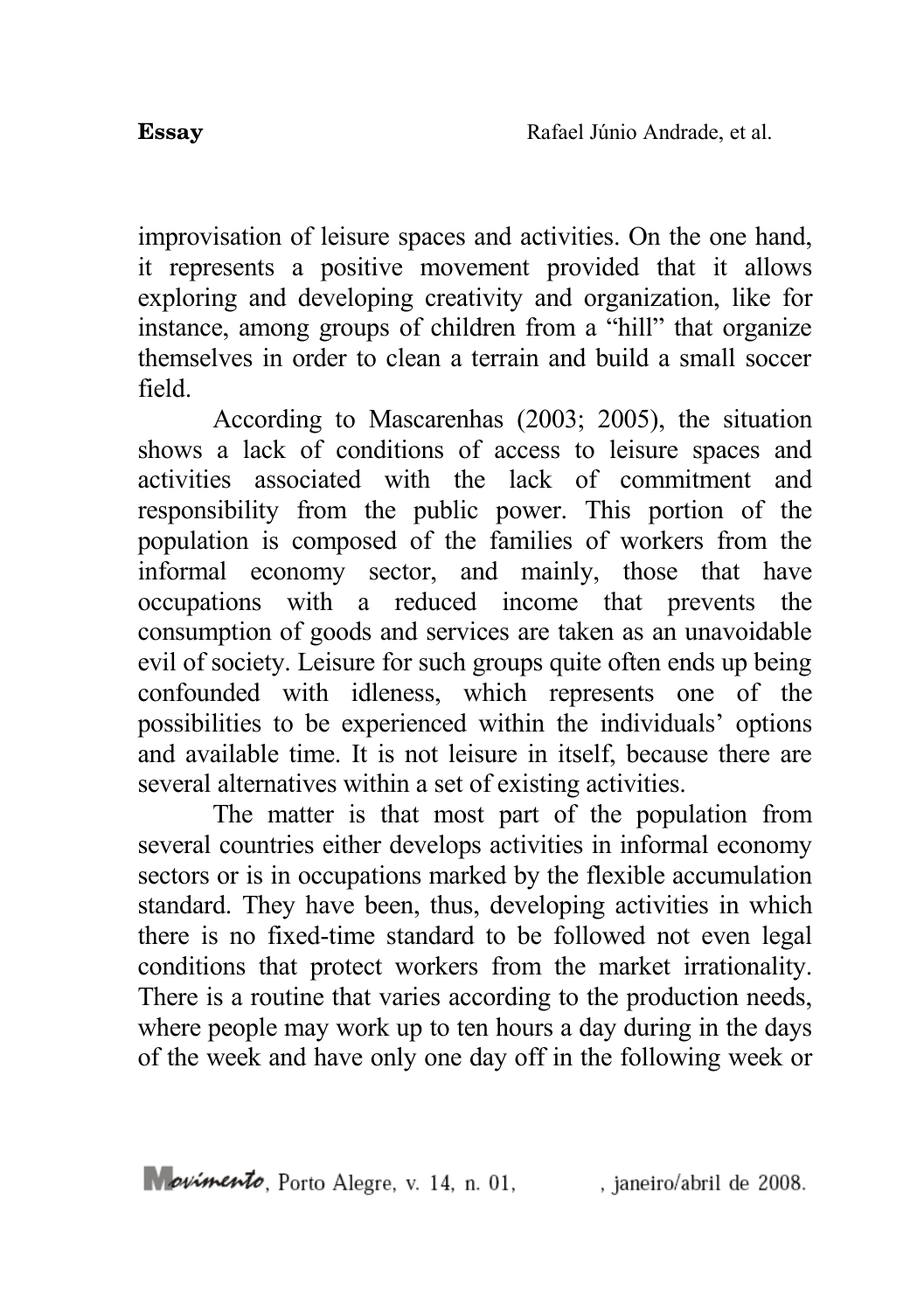even one week off if production requires so (ANTUNES, 1997; 2002; MASCARENHAS, 2005; POCHMANN, 2002).

The society is, therefore, organized by aspects of the most diverse forms of labor relations. Such relations, however, are composed of invariable elements, like the existence of people that need to sell their work force for a salary. The most part of those people are, at high-modernity times, unemployed employed. The intention, then, is to state that workers in front of the new production technologies especially represented by the *Toyotist* industry, have a very significant time "released" from work. However, it is not a positive release resulting from the reduction of working hours, assuring the workers' rights and providing the said "paradise" on earth. Actually, it is an idle time, that means, a time in which people look for a job, but can't find it (ANTUNES, 1997; 2002; MARCELLINO, 1996).

The social classes mainly constituted by the low-income population, with a low professional and educational qualification and that develop low-remuneration activities are found in a paradoxical situation: they have more time to meet their family, friends and perform other activities. They are, however, looking for a job, because they were granted time in exchange of no longer having an occupation, a monthly income, however minimum, but assured (MARCELLINO, 1996).

In High-Modernity, idleness as a leisure content becomes an element difficult to determine. It does not represent only moments lived out of the labor sphere and with a high degree of individuals' choice. With the constant dismantlement of everything that exists in the world, especially the assurance of a job post, the smoky leisure remains. It becomes a fragmented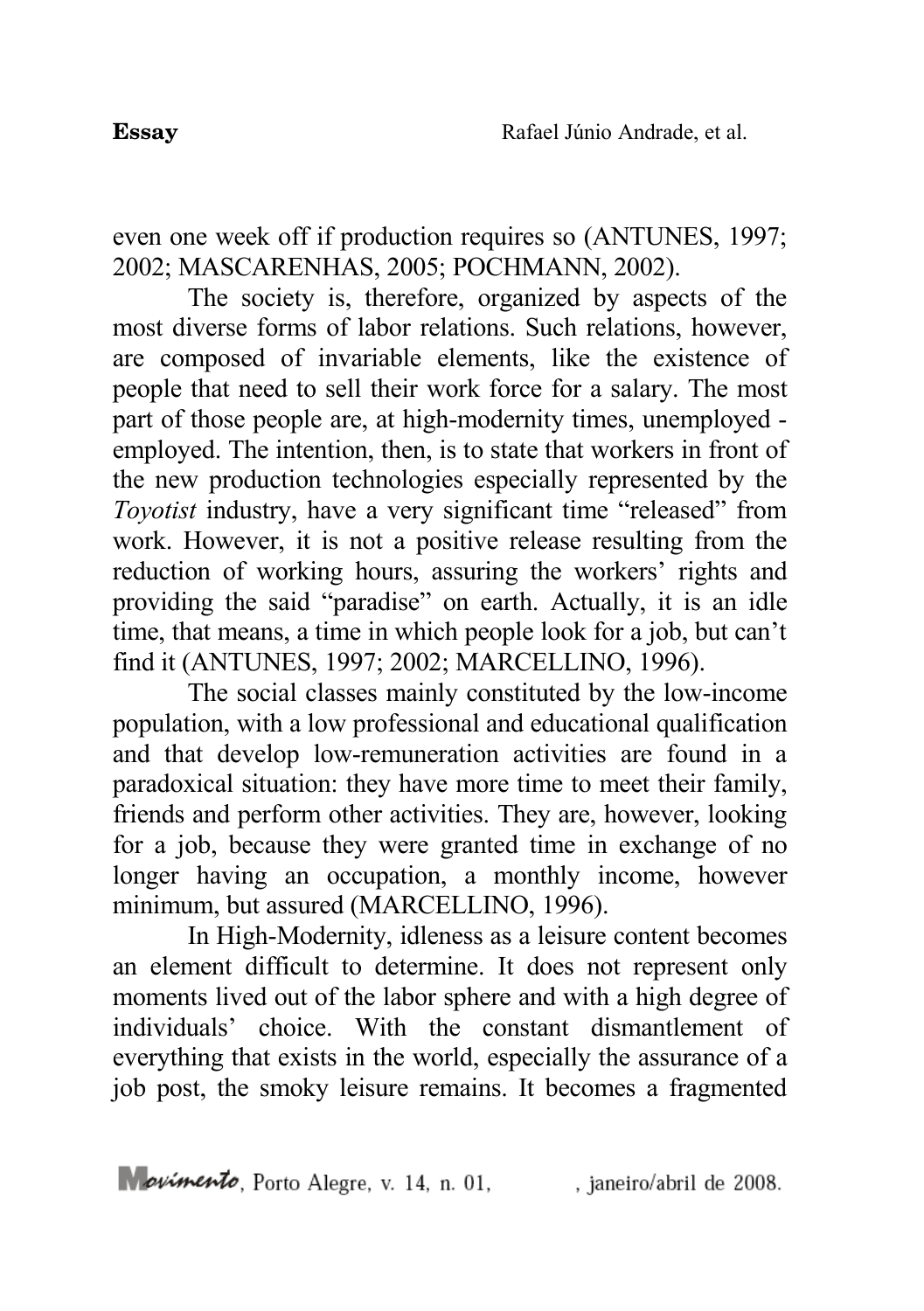sphere of the people's social life, which may happen in several places and, likewise, may also not occur and then, it will remain conditioned, as Orwell (1997) would say for his Big Brother, that is not in this particularly political case, but economic, that means, the market. Thus, it is possible to visualize that leisure in the modern environment remains conditioned by the class conditions, that means, the possibilities and relations that the individuals establish with work and at work and as the poet would say: "I see the future reproducing the past, I see a museum of great novelties, time never stops, never stops, no, it never stops."  $(CAZUZA, 1998)^{11}$  $(CAZUZA, 1998)^{11}$  $(CAZUZA, 1998)^{11}$ 

And then, following the tracks opened by Lafargue (2000), let's continue working more and more so that we can consume more and more, and at the end we will not be able to prevent ourselves, ingenuously, from having fun working and buying.

### **Destroyed labor and functional leisure: possible relationships at high modernity times**

**Abstract:** The text deals with the possible relations between leisure and labor with the formation of High Modernity understood as a historical-social phenomenon from a historical-dialectic standpoint. This study outline has occurred through the bibliographic research using a public material, like magazines, books, monographs, iconographic

<span id="page-26-0"></span><sup>&</sup>lt;sup>11</sup> Song "O tempo não pára" ["Time never stops"]. CD CAZUZA. Millenium Collection. Polygram. 1998.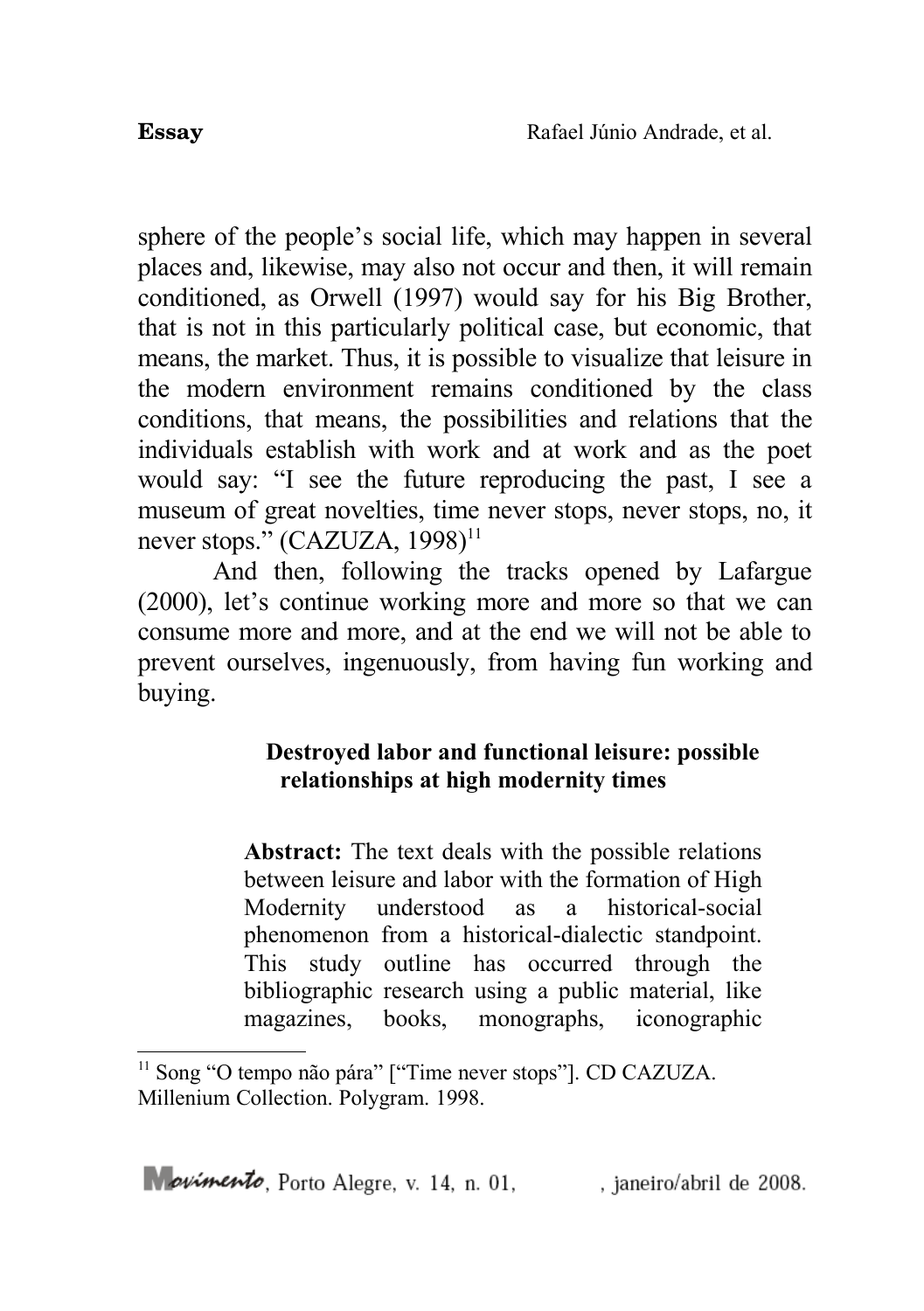material and comprising some contemporary and classic authors. It was possible to conclude that leisure underwent an instrumentalization process in the Modernity development, and presents now the role of revitalization and construction of a discipline necessary to work flexibility and heterogeneity exerted by the work force, which characterize the contemporary societies. **Keywords**: Leisure activities. Labor. Postmodernism.

## **Trabajo destruido y función del ocio: posibles relaciones en tiempos de alta modernidad**

**Resumen:** El texto trata de las posibles relaciones entre el ocio y el trabajo con la formación de la alta modernidad comprendida como un fenómeno histórico-social en una perspectiva históricodialéctica. El delineamiento de este estudio se desarrolló a partir de la investigación bibliográfica utilizando material público como revistas, libros, monografías, material iconográfico y recurriendo a algunos autores contemporáneos y clásicos. Fue posible concluir con este estudio que el ocio pasó por un proceso de instrumentación en el desarrollo de la Modernidad, viniendo a presentar actualmente el papel de revitalización de la fuerza de trabajo y de la construcción de una disciplina necesaria a la flexibilización y heterogenización del trabajo, que caracterizan las sociedades contemporáneas.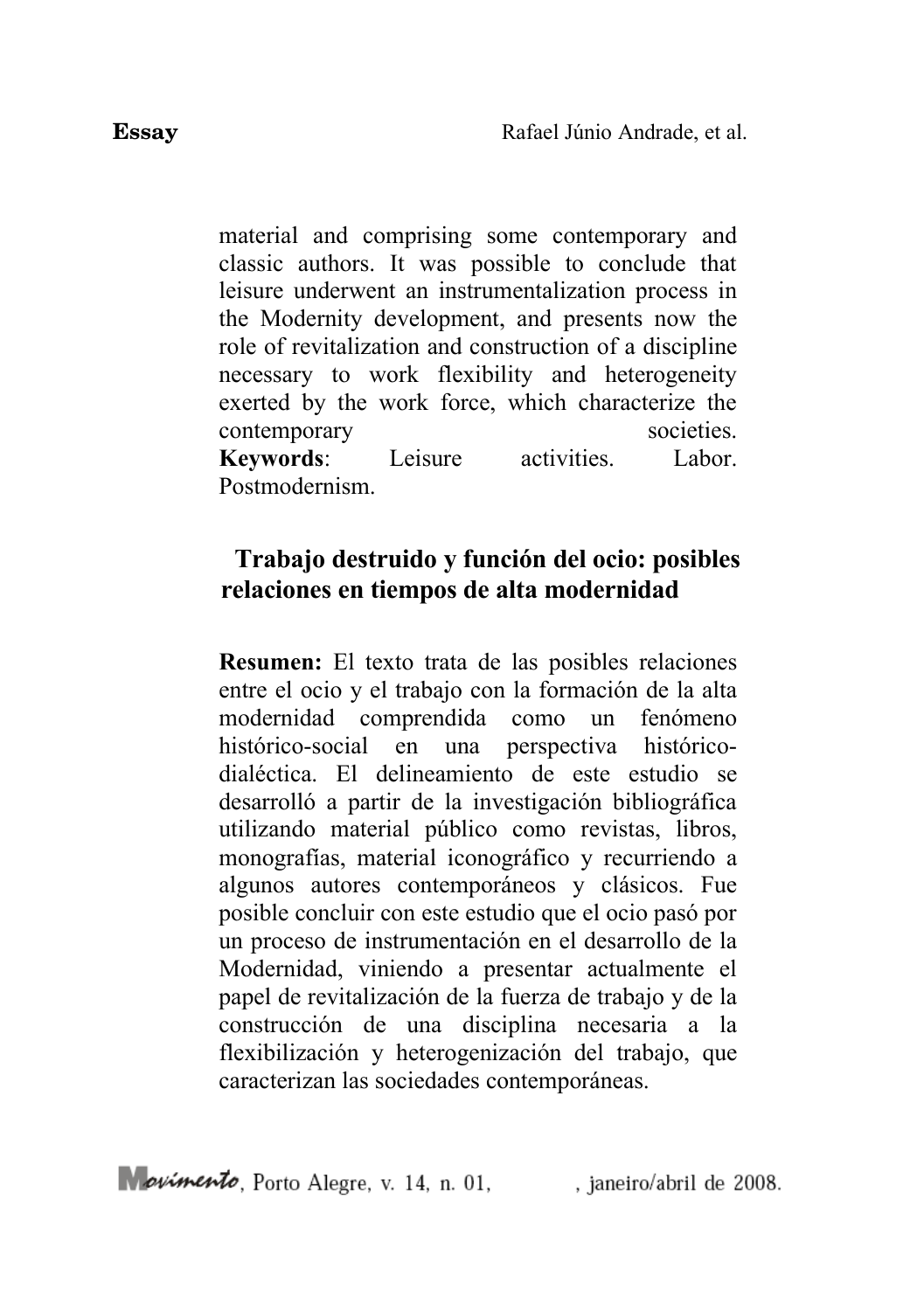**Palabras-clave**: Actividades recreativas. Trabajo. Postmodernismo

# **REFERENCES**

ANTUNES, Ricardo L. C. **Adeus ao trabalho?** Ensaios sobre a metamorfose e a centralidade do mundo do trabalho. Campinas: São Paulo: Cortez, 1997.

\_\_\_\_\_\_. **Os Sentidos do trabalho**: ensaios sobre a afirmação e a negação do trabalho. São Paulo: Boitempo, 2002.

BAUDRILLARD, Jean. **Sociedade de Consumo**. Tradução de Artur Morão. Lisboa: Edições 70, 1995.

CANCLINI, Néstor G. **Culturas híbridas**: estratégias para entrar e sair da Modernidade. Tradução Ana Regina Lessa e Heloíza Pizza Cintrão. 4. ed. São Paulo: EDUSP, 2003.

CAZUZA; BRANDÃO, Arnaldo. **O tempo não pára**. São Paulo: Polygram, 1989. 1 CD. (Coleção Millenium).

ELIAS, Norbert. **Sobre o tempo.** Tradução Vera Ribeiro. Rio de Janeiro: Jorge Zahar, 1998.

GUIDDENS, Anthony. **As conseqüências da Modernidade**. Tradução: Paul Fuker. São Paulo: UNESP, 1991.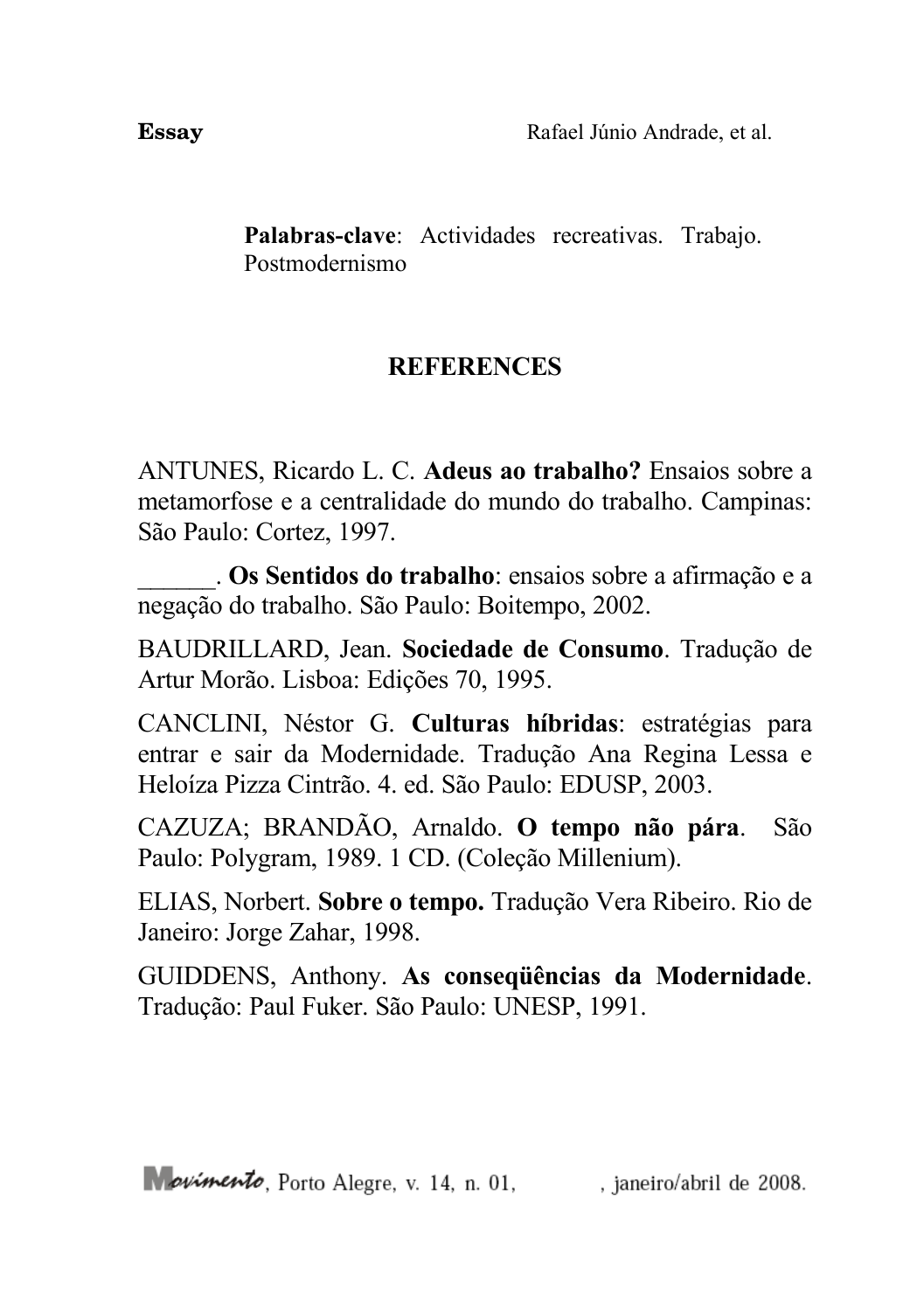HOBSBAWN, Eric J. **A Era das revoluções**: Europa 1789-1848. Tradução: Maria Tereza Lopes Teixeira e Marcos Penchel. 16. ed. Rio de Janeiro: Paz e Terra, 2002a.

\_\_\_\_\_\_. **A era do capital**: 1848-1871. Tradução: Luciano Costa Neto. 9. ed. Rio de Janeiro: Paz e Terra, 2002b.

HUXLEY, Aldous. **Admirável mundo novo**. Tradução: Felisberto Alburquerque. 4. ed. Rio de Janeiro: DINAL, 1968.

IANNI, Octávio. **Enigmas da modernidade-mundo**. Rio de Janeiro: Civilização Brasileira, 2000.

\_\_\_\_\_\_. **Teorias da globalização**. Rio de Janeiro: Civilização Brasileira, 1997.

LAFARGUE, Paul. **O Direito à preguiça**. Introdução de Marilena Chauí. 2. ed. São Paulo: Hucitec; UNESP, 2000.

MARCELLINO, Nelson Carvalho. **Lazer e educação**. Campinas: São Paulo. Papirus, 1990.

\_\_\_\_\_\_. **Estudos do lazer**: uma introdução. São Paulo: Autores Associados, 1996.

\_\_\_\_\_\_. **Lazer e humanização**. Campinas: Papirus, 1995.

MARX, Karl. **O capital**: crítica da economia política. O processo de produção do capital. Tradução de Reginaldo Sant'Anna. 8. ed. São Paulo: Difel, 1982. V. 1.

MARX, K.; ENGELS, F. **Manifesto do Partido Comunista**. 4. ed. Rio de Janeiro: Vitória, 1960.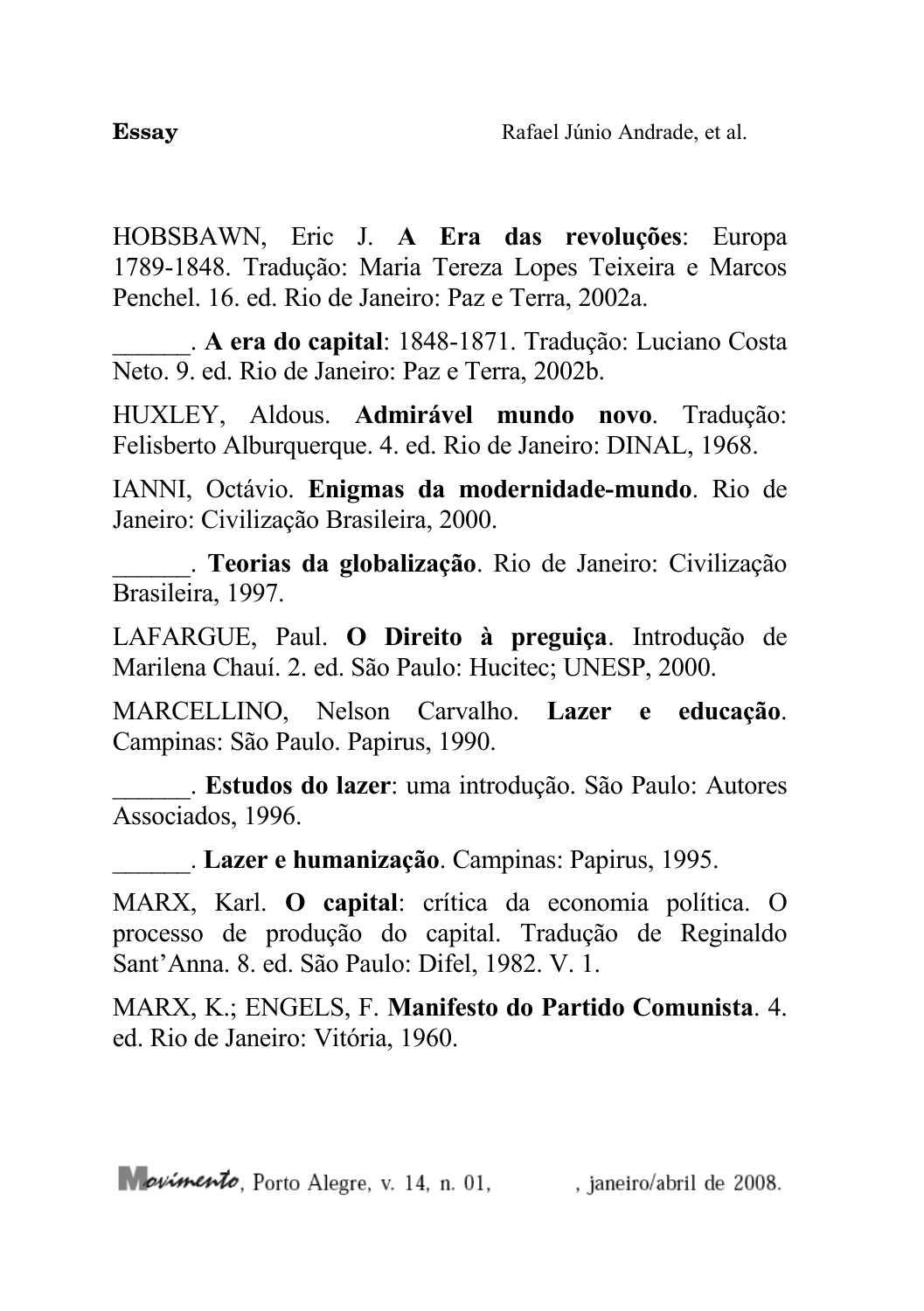MASCARENHAS, Fernando. **Entre o ócio e o negócio**: teses acerca da anatomia do Lazer. 2005. Tese (doutorado) - Faculdade de Educação Física, Universidade Estadual de Campinas. Campinas, SP, 2005. Disponível em: <www.boletimef.org>. Acesso em: 20 fev. de 2006.

\_\_\_\_\_\_. O pedaço sitiado: Cidade, cultura e lazer em tempos de globalização. **Revista Brasileira de Ciências do Esporte,** Campinas, v. 24. n. 3, p. 121-143, maio 2003.

NIETZCHE, F. W. **Obras incompletas**. Seleção de Gérard Lebrun. Tradução e notas de Rubens Rodrigues Torres Filho. São Paulo: Abril Cultural, 1983. (Os Pensadores).

ORWELL, George. **1984**. Tradução: Wilson Velloso. 10. ed. São Paulo: Companhia Editora Nacional, 1997.

PADILHA, Valquiria. **Shopping center**: a catedral das mercadorias e do lazer reificado. 2003. Tese (doutorado) - Departamento de Sociologia do Instituto de Filosofia e Ciências Humanas, Universidade de Campinas. Campinas, 2003.

POCHMANN, Márcio. **O Emprego na globalização**. São Paulo. Boitempo, 2002.

THOMPSON, E P. **Costumes em comum**. Tradução: Rosaura Eichemberg. São Paulo: Companhia das Letras, 1998.

WERNECK, Christianne. **Lazer, trabalho e educação**: relações históricas, questões contemporâneas. Belo Horizonte: UFMG, 2000.